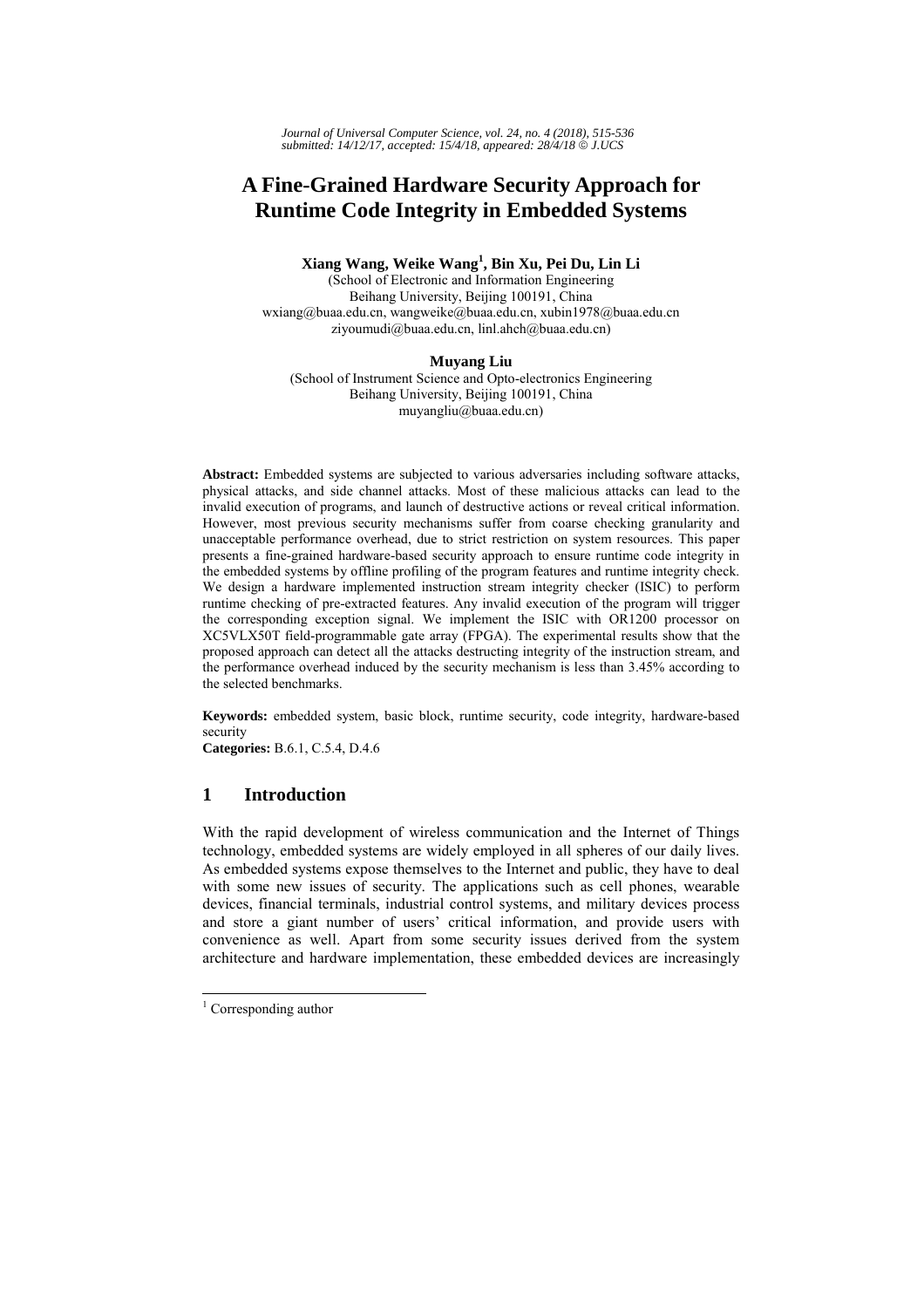subjected to the adversaries that aim to get the private data of the users or control the behavior of the programs to perform malicious actions.

The embedded system can be compromised either through the physical tampering that commits electronic jamming or electronic eavesdropping, or through the perpetration of program exploits that change valid program operation [Serpanos and Voyiatzis, 2013]. Compared with the attacks on physical devices, software security exploits taken advantages of vulnerabilities in operation systems or applications is more widely used due to the less requirements of the victim hardware details. Malicious adversaries exploit to tamper program code and data, inject malicious code, and leak critical information. These attacks are easy to implement because most embedded programs are written in the unsafe program languages such as C and C++, which are not strongly typed and allow direct access to memory without bounds checking [Wang et al., 2008]. Adversaries can easily inject malicious codes and data using these software vulnerabilities, especially as more and more embedded devices are connected to the Internet. Most of these attack patterns eventually lead to the invalid execution of the program. Such attacks, say, stack smashing can be resolved using the techniques such as Write XOR eXecution (W⊕X) [Fiskiran and Lee, 2004], Data Execution Prevention (DEP) [Ahn et al., 2014], Address Space Layout Randomization (ASLR) [Kanuparthi et al., 2012(a)], in-stack canaries [Shehab and Batarfi, 2017], and some software code integrity checkers [Bletsch et al., 2011; Abadi et al., 2005; Davi et al., 2014]. However, most of these techniques need to change the embedded system hardware structures, add redundant system modules or modify the instruction set architectures and the compilers. These technologies cannot be ported to any embedded system platform simply.

In consideration of the potential threats to embedded system security, the embedded systems must have the assurance of code integrity. In other words, the original code and the data processed should be fetched from the original program, and have not been injected, cut, modified or substituted by any adversary. An intractable challenge for embedded system security is the constraint resources, namely limited performance, power and area. Embedded systems with limited resource budgets cannot afford abundant hardware for reliability. Well known desktop security solutions have large system requirement and significant performance overhead, thus cannot be ported to embedded systems for the lack of sufficient system resources. Besides, most of the widely used system security solutions, based on anti-virus software, are program codes themselves and difficult to avoid software vulnerabilities. Thus, some hardware based lightweight security methods are required to ensure runtime security in embedded systems. Several static techniques employ source code scan and review tools to strengthen code security by reducing the program vulnerabilities at the software design phase, without taking the runtime attack threats into account. Some runtime software monitoring and binary instrumentation techniques have been proposed since it was published systematically by N. Oh [Oh et al., 2002]. But these solutions inevitably increase code sizes, introduce performance overhead and are themselves vulnerable to corruption. Recently, various hardware based schemes, such as the novel runtime monitoring architecture proposed by D. Arora [Arora et al., 2006], ROPdefender [Shacham, 2007], CICM [Rogers and Milenkovic, 2009], DIC [Kanuparthi et al., 2012(b)] and BB-CFI [Das et al., 2016], have been proposed for embedded systems, but most of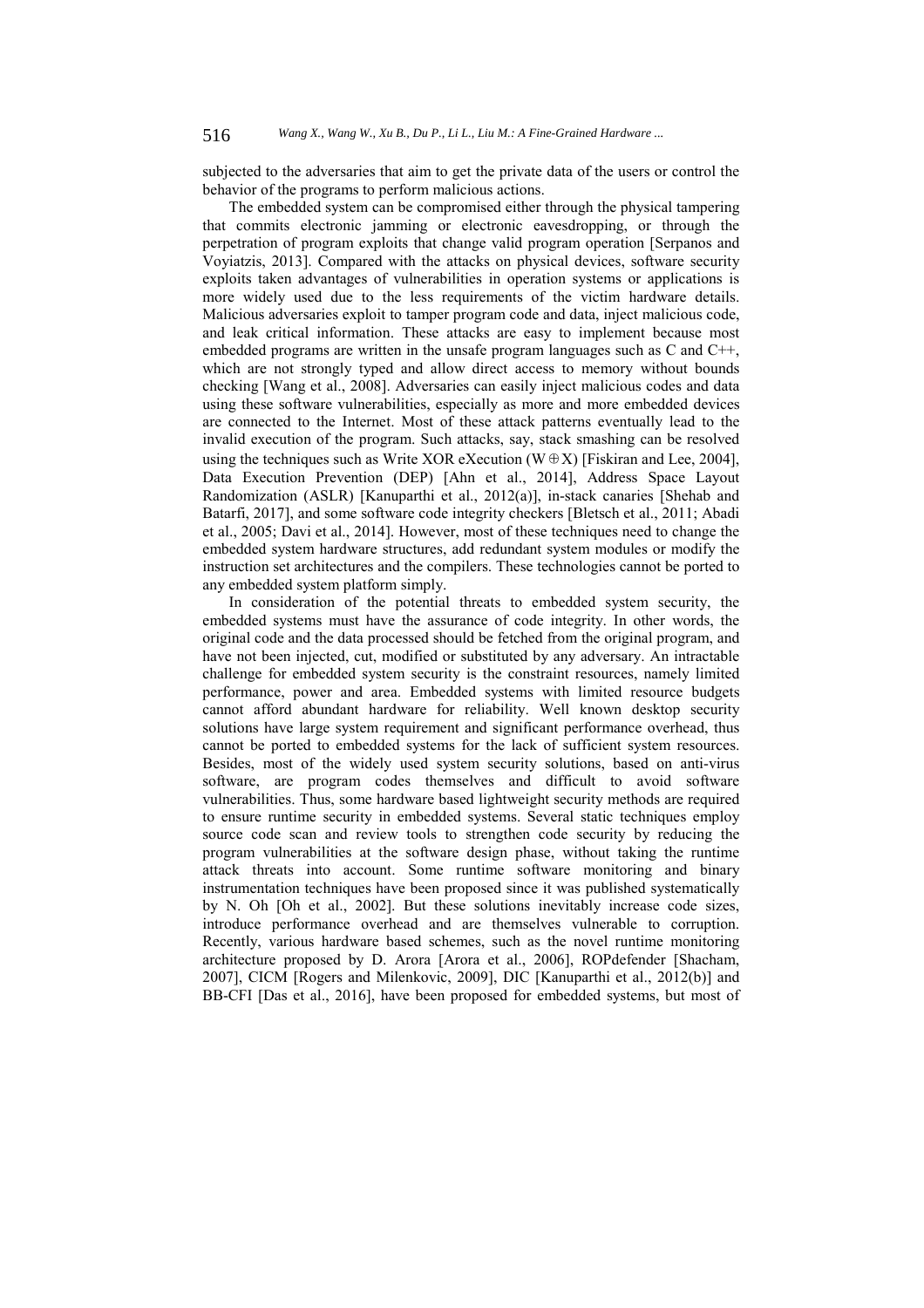them either suffer from significant performance overhead or have their own limitations.

In this paper, we present a hardware based technique at basic block granularity to ensure that the embedded program is not deviated from its intended and permissible behavior. It is a novel hardware based security mechanism, which enables the checking of specific properties of the executed program at a fine granularity of the basic block and provides high efficiency in violation detection. To dynamically prevent program code integrity from runtime malicious attacks, we propose a kind of hardware architecture called the instruction stream integrity checker (ISIC). Our mechanism comprises three steps to run. All these steps are performed after the program is compiled and linked. In the first step, the binary code is divided into basic blocks and profiling offline according to the specified basic block division rules. In the second step, the hash value of each basic block is computed, which is assumed as the golden hashes of the program. These golden hashes are stored in the specified hash memory of the processor at the load stage. These hash values are assumed to be trusted and cannot be accessed by any adversary. Here we adopt LHash [Wu et al., 2014], a lightweight hash algorithm suitable for embedded systems, to reduce area footprint and power overhead. Then, the basic block address and the golden hashes are compressed together to form the security monitoring model for each basic block. In the last step, runtime security checking is conducted to enforce the instruction stream integrity with the pre-extracted monitoring model at basic block granularity. We introduce the architecture as a hardware-based monitor that can be appended to any embedded processor to check its dynamic execution trace, as it runs programs and checks whether the trace conforms to the requirements of permissible behaviors, and triggers appropriate response mechanism if any security violation is detected. The hardware architecture is implemented as a programmable module that can be configured to run the program with the ISIC being activated or not.

We implement the proposed architecture on Xilinx XC5VLX50T fieldprogrammable gate array (FPGA) as a prototype system, which can provide low area and power overhead, and high verification performance. To evaluate the performance of the architecture, we use various scales of benchmarks from MiBench benchmark suite [Guthaus et al., 2001] to generate realistic workloads. The implementation shows that the ISIC can detect all instruction stream integrity attacks due to finegrained checking granularity. The processor performance overhead induced by the security mechanism of the ISIC is less than 3.45% according to the selected benchmarks. Besides, the prototype system also has the advantages of low power consumption and marginal area footprint. The proposed hardware based monitoring architecture only traces the executing instruction and its corresponding address signals of the pipeline, with less intrusion to existing embedded processor architectures, and can be easily ported to any processor platforms.

The remainder of this paper is organized as follows. In Section 2, we discuss the threat model we focus on and related works. In Section 3, we present the proposed security mechanism in detail. Section 4 gives some security analysis of the proposed mechanism. Section 5 presents our experimental results. Finally, we give a conclusion in Section 6.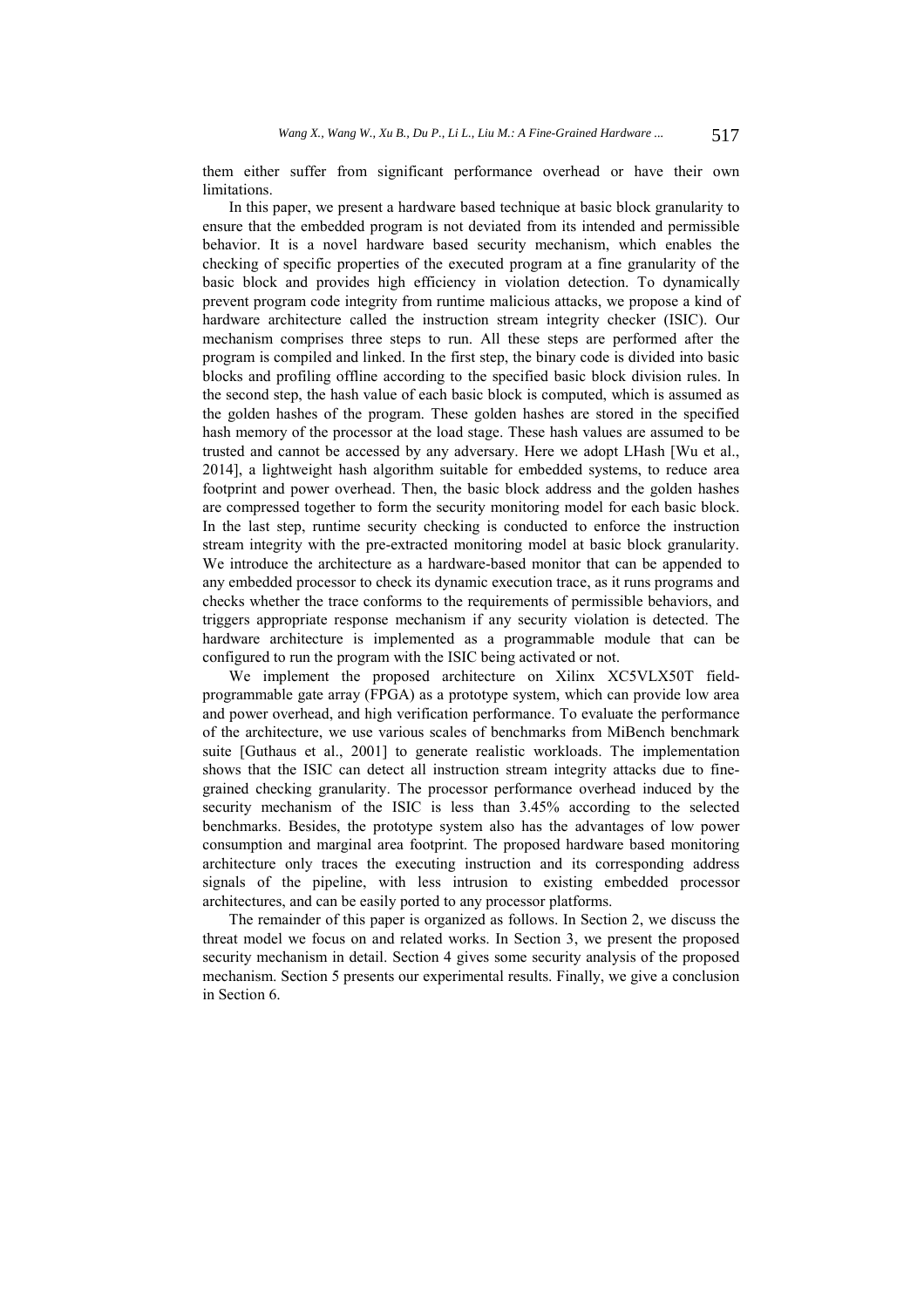## **2 Background**

#### **2.1 Threat Model**



*Figure 1: Threat model of the proposed work* 

Embedded systems can be compromised in many forms, including software attacks, physical attacks, and side-channel attacks. Most of these malicious attacks eventually lead to the invalid execution of the program or the leakage of the critical information. Compared with physical attacks and side-channel attacks, software attacks are much easier to conduct because most of them are irrelevant to hardware details. Adversaries can gain access to the shut-down embedded systems, and modify the original code in the non-volatile memory. As the systems booting up, the malicious actions will be imported into the vulnerable systems. Some attackers take advantage of the interval time between the time when a program is checked for code integrity at boot time, and the time when the program is beginning to execution, to launch runtime attacks. They can access any off-chip memory to inject, modify and delete the program code and data. In this case, any integrity checking mechanism at boot time will out of effectiveness. What's more, runtime software attacks also exploit vulnerabilities such as buffer overflow, format strings, and dangling pointers in operation system, middleware, and applications to launch malicious attacks. Most of these malicious attacks eventually lead to the invalid execution of the program or the leakage of critical information. Most physical and side-channel attacks involve direct or indirect tampering to the interfaces and peripherals to perform spoofing, splicing and replay attacks, as well as change the valid code and data in their featured method.

Figure 1 illustrates the threat model for the embedded system we take into account. We define the regions on the embedded SoC chip as the trusted zone, while all the interfaces and wires connected to the SoC and all system components and peripherals off the chip are assumed to be untrusted. That is to say, all adversaries cannot tamper the pipeline, registers, Cache and any signal inside the embedded processor. The on-chip system bus, memory, peripheral controllers and any security enhanced architectures are also assumed to be immune to all kinds of attacks. Software attacks, physical attacks, and side-channel attacks can be launched at all design stages ranging from the program installation phase to the loading phase and execution phase. The targets of these attacks include the RAMs and ROMs off the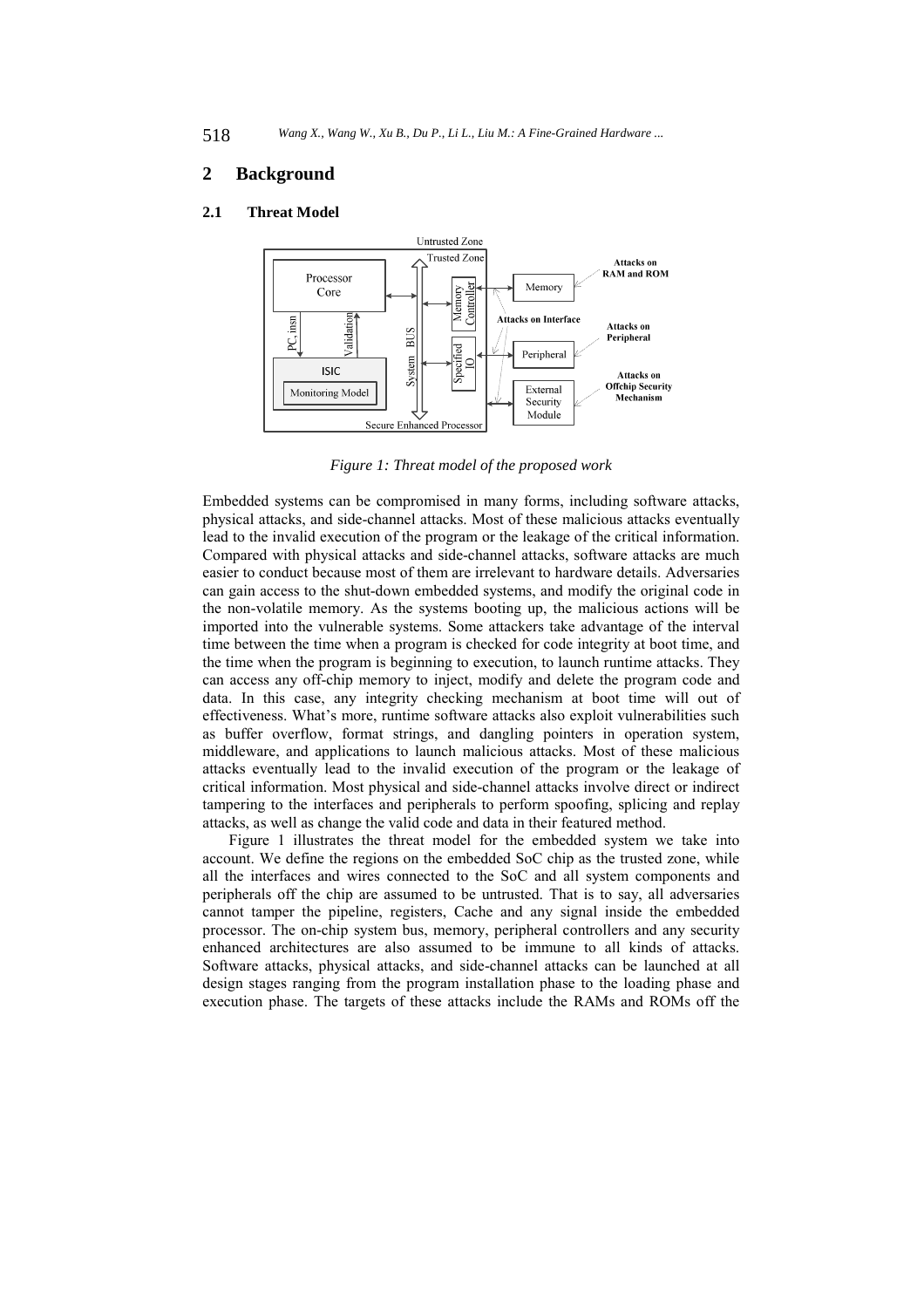Chip, system components, peripherals, interfaces and some external wires. Some offchip external security modules are assumed to be untrusted, because they cannot ensure the validation of the security protection function and the interface signals.

#### **2.2 Related Works**

Various defense techniques have been proposed to address the security threat in computing systems. Almost all of them put emphasis on static or dynamic analysis of the source code and runtime identity verification of the protected programs. These security methods are implemented in different handling ways, but most of them have their own limitations. Especially in embedded systems, limited system resources make some technical proposals inapplicable any more.

Some static techniques such as source code or binary code scan and review tools verify the program validation at the design phase. Buffer overflow, format strings, dangling pointers and some other software vulnerabilities can be detected by these techniques [Zitser et al., 2004; Dor et al., 2003]. Some desktop computer antivirus software likely techniques adopt learning algorithms to extract malicious attack characteristics in advance, and scan the source code to find pieces of illegal code according to the learned malicious features. The advantage of these static security methods is that they can perform security checks before software is executed to prevent irreparable damage to the hardware and system. But those methods can only detect the illegal code before execution, any load time and runtime attacks may cause the system to crash.

In recent years, some hardware based techniques focusing on runtime security have become prevalent. Threads or process level redundancy based methods [shaye et al., 2007] for reliability need extra parallel hardware resources, resulting in a large waste of system resources. Some additional secure coprocessors and separate Trusted Platform Modules (TPM) are used to enhance system security. R. A. Calix proposed an embedded machine learning processor to detect intrusions by using network-based features to distinguish normal and abnormal actions [Sankaran and Calix, 2016]. But the interfaces and wires between the external security peripherals and the host processor are vulnerable to attacks. The XOM architecture [Lie et al., 2000] uses cryptographic techniques to encrypt the code and data in memory, and decrypt them at the execution phase. The session key is used to isolate the programs running on the same machine from others. Due to the nescience of the session key, any malicious manipulation of the code and data may lead to the collapse of the system. The process granularity of XOM is instruction, which results in serious performance losses. Roger proposed one runtime verification architecture encompass secure installation, secure loading and secure execution with programmable protection mode [Rogers and Milenkovic, 2009]. They append 128-bit signatures to 32-byte I-blocks. The discontinuous execution of the binary code may lead to the failure of the premature signatures. REM [Fiskiran and Lee, 2004] and SPEF [Kirovski et al., 2002] are secure program runtime checkers at the granularity of basic blocks. They use different hash functions to build the keyed Message Authentication Code (MAC) at compile time. But REM requires modification of Instruction Set Architecture (ISA), and it increases the binary size dramatically. D. Arora presented a hardware assisted mechanism to check both code integrity and control flow validation [Arora et al., 2006]. In addition to malicious modification of the program code, changes in the registers in the indirect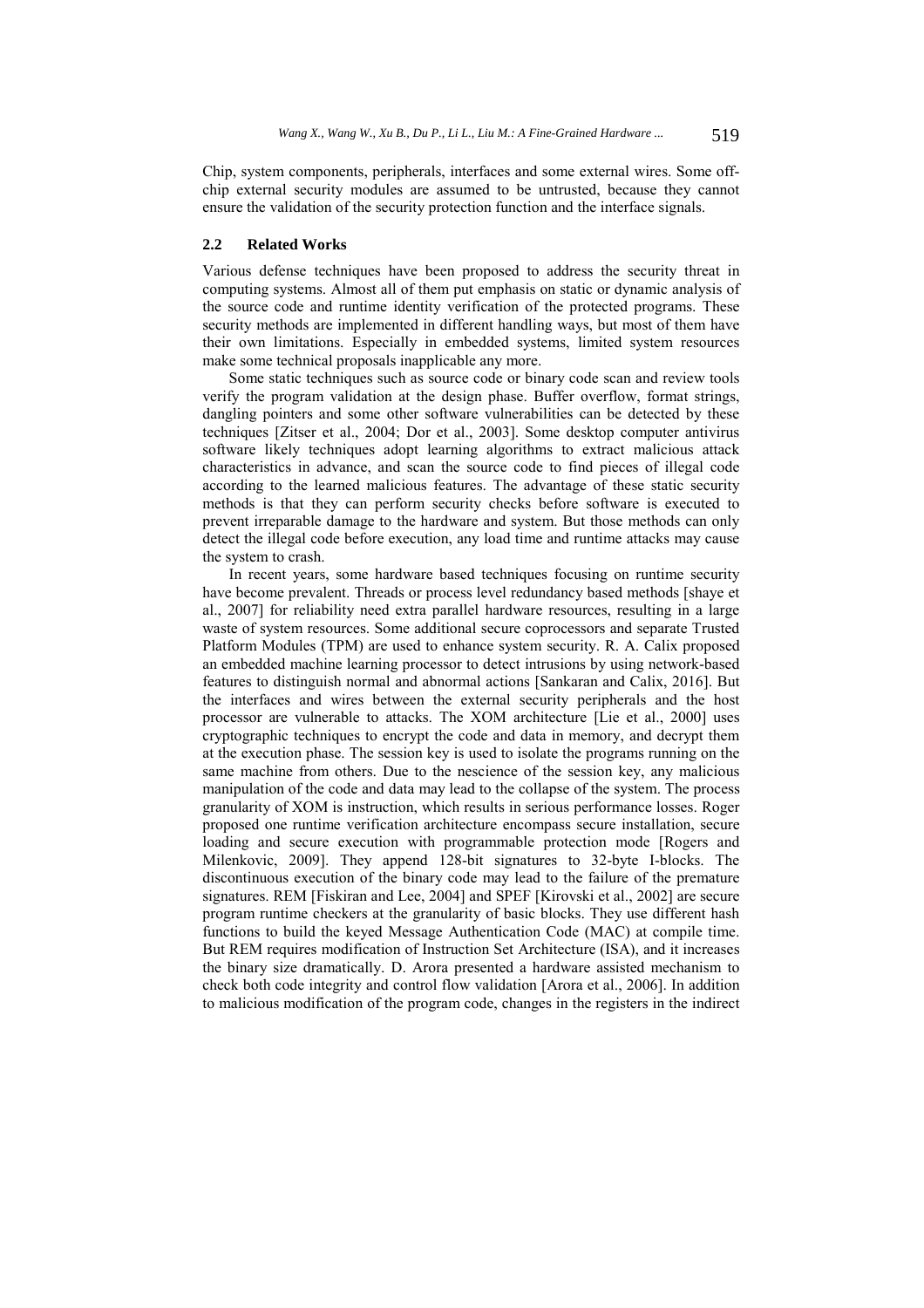jump and branch instructions can be also detected. The multi-level checker proposed by Arora is coarse-grained, and thus emergent invalid procedures cannot be detected at once. In addition, MD4 and MD5 hash functions are used in Arora's work, but they are not applicable to embedded systems. X. Wang [Wang et al., 2013; Wang et al., 2016] presented a code security mechanism with the on-chip secure module. They divided the binary code into basic blocks offline, and verified them at runtime. Recently, some novel intrusion detection techniques have been proposed. Parallax [Andriesse et al., 2015] used the return-oriented programming (ROP) technique as an attack method for the embedded system to verify code integrity by overlapping ROP gadgets with instructions. The method does not rely on code checksum, so it is not vulnerable to cache modification attacks. The results show that Parallax can only protect up to 90% code bytes.

# **3 Architectures for Runtime Verification**

#### **3.1 Model of Permissible Procedures**

To detect the attacks involving code integrity tampering, it is not appropriate to use instruction by instruction verification approach. The proposed fine-grained security approach uses the techniques including offline static extraction of program properties and hardware based runtime verification to ensure the security of embedded systems. There are some retrieve rules for the security related program properties. First, the selected properties must be sufficient to indicate all security issues concerned, that is, any security exception of the program will cause the selected properties to be tampered. Besides, they should be easy to be derived from the source code or binary code. In consideration of the limited system resources and performance, the selected monitor model must be the minimum effective set of these properties. After the selection and extraction of the monitor model, the ISIC is adopted to perform runtime validation of these pre-processed features.

In our work, we employ hash value matching by basic blocks cryptographic hash results to perform integrity validation. These pre-computed hash values will be copied to the monitor model memory of the ISIC at load time, and verified during program execution. For the message  $x_i$  and its cryptographic hash value Hash $(x_i)$ , it is computationally not easy to find another  $x_i$ , such that  $x_i \neq x_i$ , and  $Hash(x_i) = Hash(x_i)$ . Especially in the instruction integrity verification case, the input messages are the instructions in basic blocks. It is infeasible for adversaries to find a malicious instruction sequence that can be legally executed by the processor and has the same hash value as the original code. In consideration of the performance and area margins in the embedded system, we employ LHash in our scheme. This lightweight hash algorithm can map the digest sizes of 80, 96 and 128 bits, providing pre-image security from 64 bits to 120 bits, second pre-image security and collision security from 40 bits to 60 bits.

In the design phase, the binary code is divided into basic blocks, and the program properties are extracted from each basic block as the indicators of invalid program behaviors. Systems can be compromised in software installation, loading, and execution phases. All malicious manipulation from the previous stages, including injection, modification, deletion and any attacks tampering the program code, will be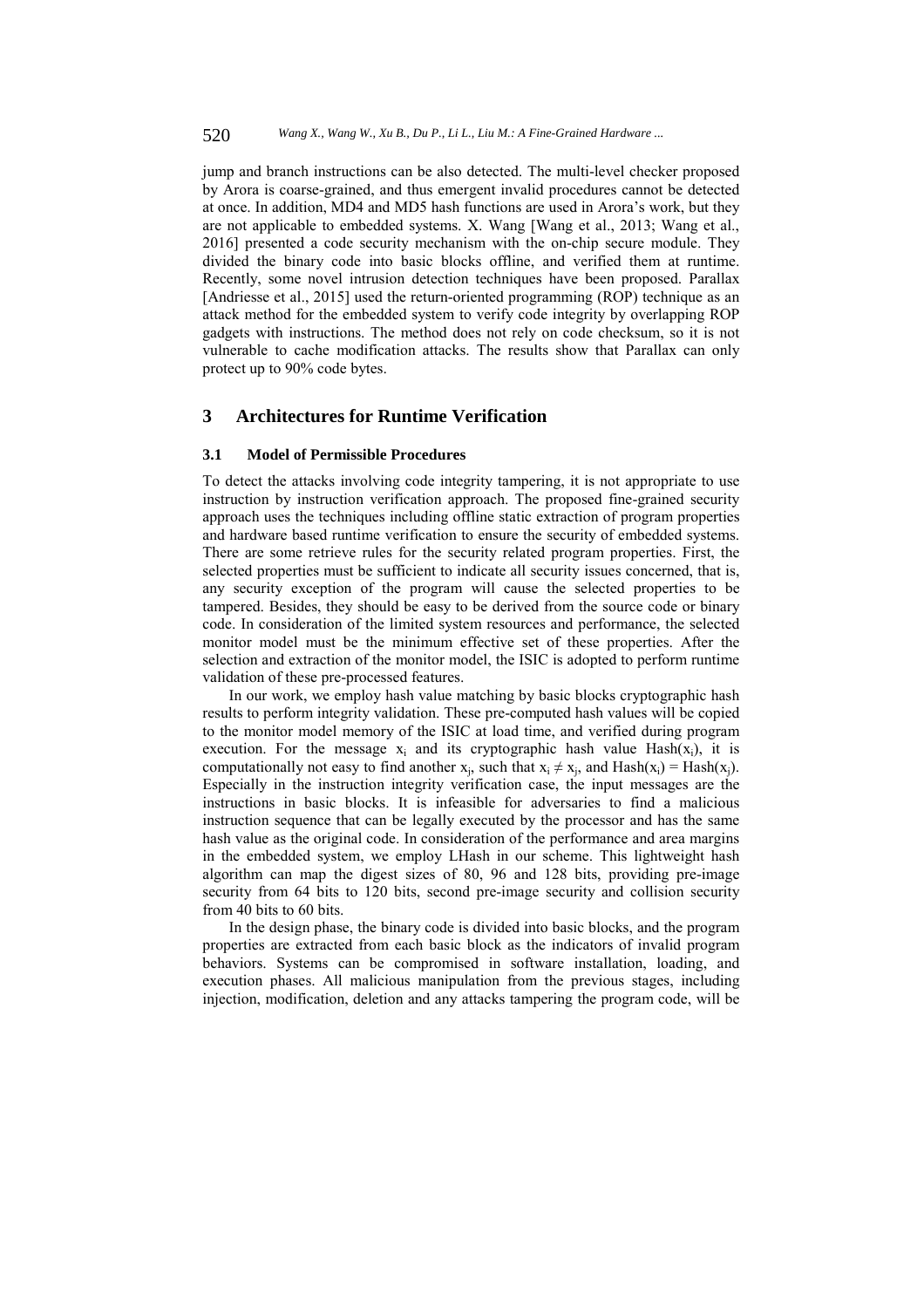transmitted to the execution phase and executed in the processor pipeline. Therefore, we place the security monitoring node in the execution phase. The runtime code integrity checker can detect all previous attacks accumulated in the execution stage.

| <b>Procedure 1:</b> instruction stream check flow                                                                       |
|-------------------------------------------------------------------------------------------------------------------------|
| Inputs: PC, insn, monitor model M(BB_S, LHASH_G)<br>1:                                                                  |
| 2:<br>Output: <i>invalid_status</i>                                                                                     |
| $BB \leftarrow$ set of basic blocks bb <sub>i</sub><br>3:                                                               |
| $BB\_S \leftarrow$ set of basic block start addresses $bb\_s_i$ , $1 \le i \le$ total of basic blocks<br>4:             |
| 5:<br>$INSN_i$ $\leftarrow$ set of instructions of the <i>i</i> th basic block insn <sub>ii</sub> , $1 \le j \le$ total |
| instructions in the <i>i</i> th basic block                                                                             |
| LHASH_G $\leftarrow$ set of golden hashes <i>lhash_g<sub>i</sub></i> , $1 \le i \le$ total of basic blocks<br>6:        |
| 7:<br>for all $bb_i \in BB$ do                                                                                          |
| 8:<br>$pc = index (bb_i)$                                                                                               |
| 9:<br>if $pc = bb\_s_i : bb\_s_i \in BB\_S$ then                                                                        |
| 10:<br>for all $insn_{ij} \in \text{INSN}_i$ do                                                                         |
| 11:<br>$LHash_i = f_{LHash}(insn_{i1}, insn_{i2}, \ldots, insn_{ii})$                                                   |
| 12:<br><b>if</b> $LHash_i = hash_{g_i}$ then                                                                            |
| <i>invalid status = NULL</i> /* no error */<br>13:                                                                      |
| else <i>invalid_status</i> = $01$ /* LHash value error */<br>14:                                                        |
| <b>else</b> <i>invalid_status</i> = $10$ /* start address error */<br>15:                                               |
|                                                                                                                         |

The inputs of the ISIC connected to the embedded processor are the PC and the INSTRUCTION signals from the instruction decode (ID) stage in the pipeline. At runtime, when the ISIC detects the start of a basic block, the LHash engine of the ISIC is enabled. With the execution of the basic block, current and subsequent instructions are continuously pumped into the LHash engine until an instruction of the end type, which is a branch or a jump instruction, is detected. At the same time, the LHash engine absorbs the instruction sequence and calculates the LHash value within 2 clock cycles. Then the controller reads the corresponding monitor model from the pre-stored memory, and separates out the credible golden LHash value. The dynamically computed LHash values are compared with the pre-stored golden features. If the pre-stored and the computed values are different, an alarm is raised and a malicious code is detected. Procedure 1 listed above describes the instruction stream check flow at the granularity of the basic block.

During the execution of the program, once the ISIC detects a violation of code integrity, it will assert invalid signals and feed the error type back to the processor. A 2-bit special register is used to tag the error types when the hardware ISIC is implemented. This is used to divide the violations into three broad categories.

 Violation due to the start address loss from the monitor model. The branch and jump instructions are the boundaries between basic blocks, and the ISIC automatically divides the basic blocks according to these instructions. If a branch or jump instruction is generated or replaced by adversaries, then this kind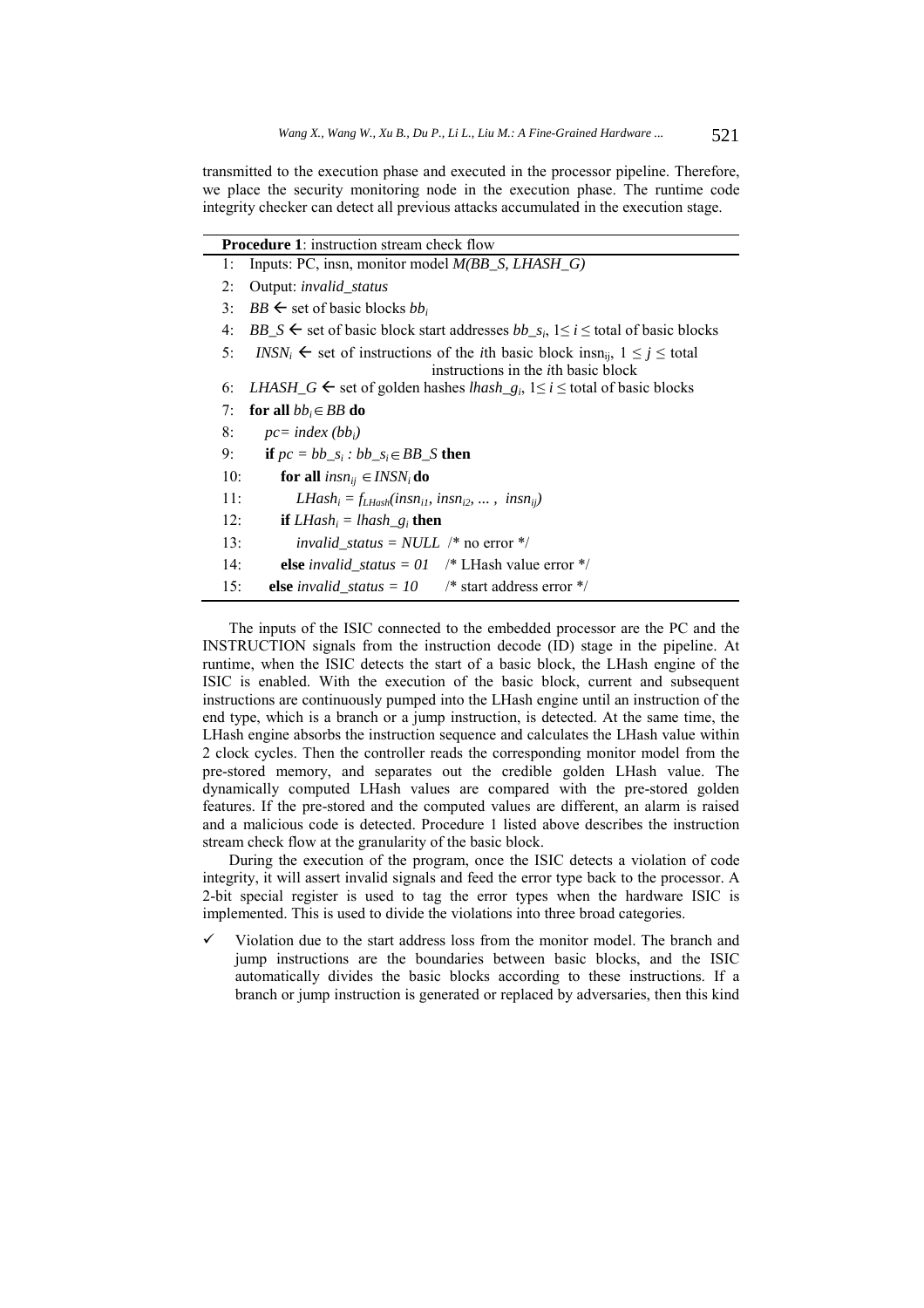of violation will occur. In this way, the golden hash of current basic block cannot be indexed successfully.

- Violation due to the mismatch of basic block cryptographic hash results between the pre-computed and runtime generated. The matching of hash results is validated once at the end of a basic block. This can occur if the instructions in this basic block suffer from attacks of injection, cut, modification and substitution.
- Violation due to the execution of illegal instructions. Some adversaries can modify a block of instructions within a basic block to fulfil the match check of the cryptographic hash and the relative address. But this may induce the illegal instructions cannot be executed by the processor or invalid access addresses outside the space bounds.

When a violation is detected, the processor will get the error type and make the corresponding response according to some further security requirements. One common form is to terminate the program, flush the processor pipeline and then switch the processor to a secure mode.

# **3.2 Basic Blocks and Profiling**

The purpose of profiling is to extract the basic block features of the target program. According to the extracted information, some hardware modules can be used to validate the execution of the program. Profiling operation plays an important role in our approach. In our work, the input of the profiling process is the binary code instead of any high level programming languages, such as  $C/C++$  and Java. Thus there is no special requirement for the programing language and the compiler used by the programmer. Especially in some bottom designs of embedded systems, cross application of the assembly language and high level languages is required. Some source code based profiling methods mentioned in [Arora et al., 2006], [Das et al., 2016], and [Li et al., 2016] needs more special consideration in this case. Similar to most profiling methods [Kanuparthi et al., 2012; Arora et al., 2006; Das et al., 2016; Mao and Wolf, 2010], we assume that the profiling process and the inputs of the profiling stage are trusted. This means that any software bug and modification in the binary code before input to the profiling stage cannot be detected, which is acceptable because the programmer can guarantee that the binary code is consistent with the expected design scheme when the software development is complete. The status after the program delivery is the key to security.

The basic block is defined as a piece of binary code containing only the instructions which will be executed sequentially. In order to avoid the addition of extra tags to indicate the end of a basic block, we use jump and branch instructions as marks to divide the binary code into basic blocks. Therefore, the ending instruction of each basic block is a jump instruction or a branch instruction. In order to normalize the range of basic blocks, the start address of each basic block is defined as the next instruction of a previous jump/branch instruction, or the target address of a previous jump/branch operation. Such partition method may cause overlap of basic blocks. Compared with some non-overlapping strategies, this method reduces the number of dynamic matches at the same storage cost.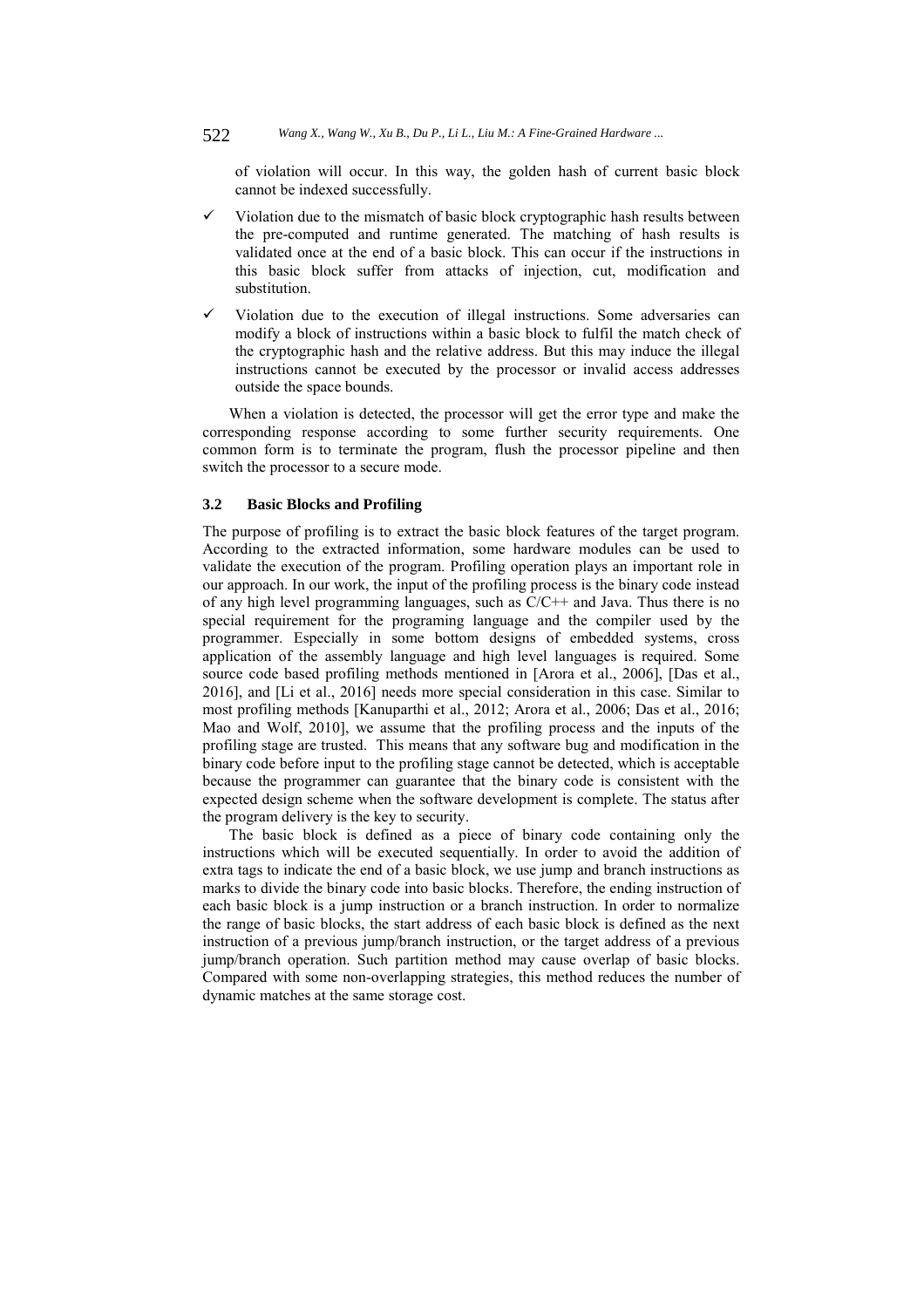The monitor model defines the reliable monitor features of each basic block. As mentioned above, the monitor model of the proposed approach contains the start address and the pre-computed LHash value of each basic block. Taking a 32 bits RISC-based embedded processor as an example, each instruction and the corresponding address is 32 bits. The data and instructions are all aligned to 4 bytes. Thus the lower 2 bits of the address will be fixed to 2'b00. The actual useful value for the start address is PC[31:2]. Taking the storage overhead into account, only the lower 16 bits in the PC[31:2] are used in the proposed monitor model. This would give the programmer at most 256 KB addressable space. Larger address space can be achieved if more bits are employed in the monitor model.

For the LHash segment, we set the 32 bits instruction as the message block XORed to part of previous permutation state and enter into the next permutation engine in the extended sponge function. The optional block size of the LHash internal permutation is 96 bits and 128 bits in this situation. The security properties of the LHash algorithm based on the sponge construction can be concluded as Equation 1 [Bogdanov et al., 2013]:

> [Collision resistance : min $\{2^{n/2}, 2^{c/2}\}\$ Second – preimage resistance : min $\{2^n, 2^{c/2}\}$ Preimage resistance : min $\{2^n, 2^c, \max\{2^{n-r}, 2^{c/2}\}\}\$ ₹  $\overline{\mathcal{L}}$ (1)

Where, n is the digest size, c represents the capacity size of the internal permutation, and r represents the length of the input message blocks. As shown in Table 1, six versions of the LHash algorithm are constructed based on two types of permutations F96 and F128, where b represents the size of the fixed permutation. The absorbing size r is fixed to 32 for the 32 bits RISC processor instructions. The parameters and security bounds can be found in this table. In tag-based applications, 64 or 80 bits security is often appropriate instead of complex constructions providing high security primitives, such as a 512 bits output hash function [Guo et al., 2011]. In our case, we require at least 64 bits preimage resistance security, and 48 bits collision and 2nd preimage resistance security. Therefore, only the parameters in the last two rows can meet the security requirement. To avoid any waste of area or computing power, we set the digest size to 96 bits.

| Parameter |    |    |     | <b>Security Bounds</b> |              |                  |  |
|-----------|----|----|-----|------------------------|--------------|------------------|--|
| b         | r  | c  | n   | Preimage               | 2nd Preimage | <b>Collision</b> |  |
| 96        | 32 | 64 | 80  | 48                     | 32           | 32               |  |
| 96        | 32 | 64 | 96  | 64                     | 32           | 32               |  |
| 96        | 32 | 64 | 128 | 64                     | 32           | 32               |  |
| 128       | 32 | 96 | 80  | 48                     | 40           | 48               |  |
| 128       | 32 | 96 | 96  | 64                     | 48           | 48               |  |
| 128       | 32 | 96 | 128 | 96                     | 48           | 48               |  |

*Table 1: Alternative parameters and security bounds for LHash implementation*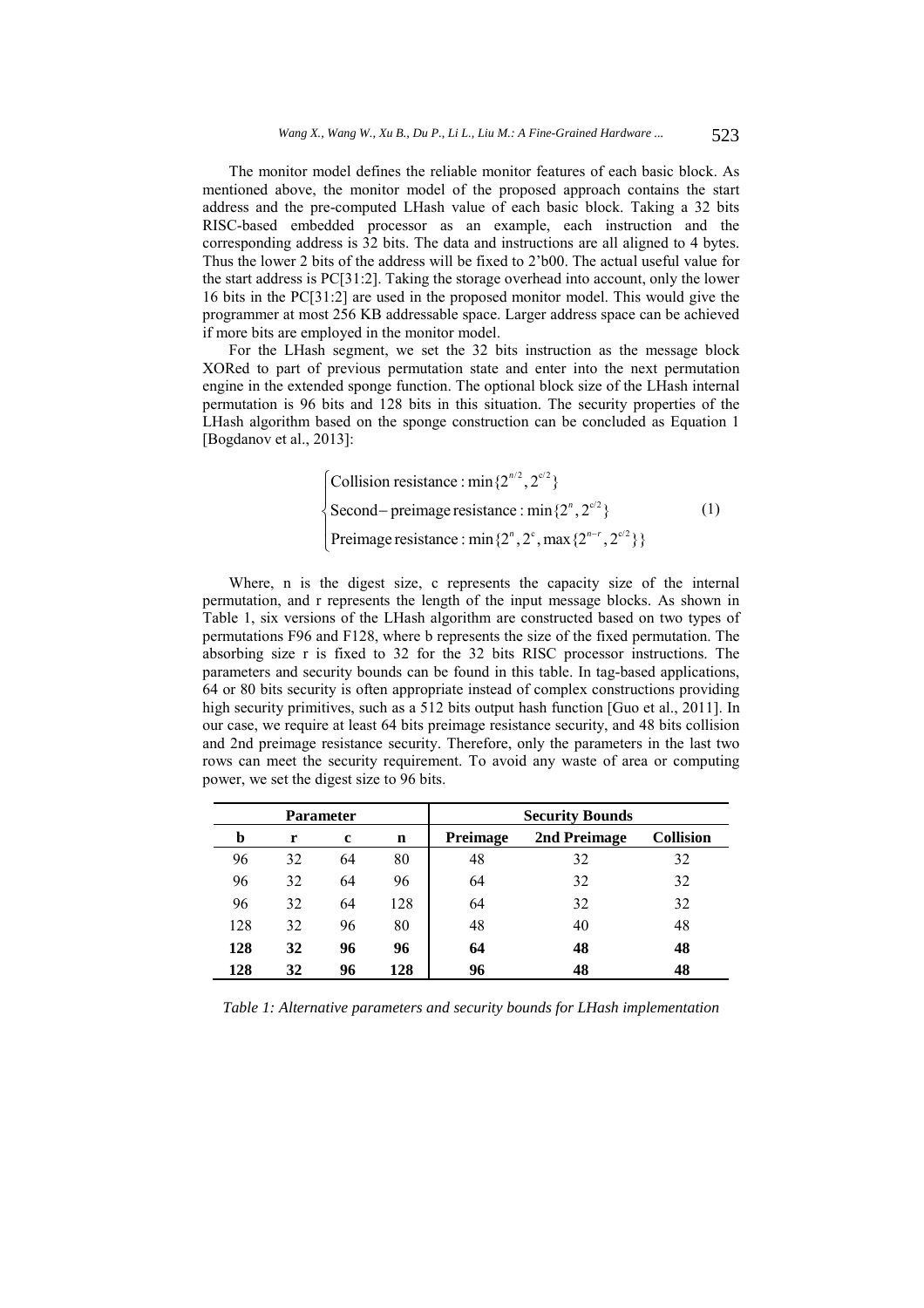To keep the hardware overhead lower, only a few bits of the pre-computed LHash output are selected to constitute the monitor model for each basic block. That means adversaries need to guess fewer bits to bypass the integrity check. If we select the bits

in the fixed bit positions, we have  $P(m, n) = \frac{1}{2^n}$ , where P(m, n) denote the

probability for adversaries to guess the tag value, m represents the digest size of the selected hash function, and n represents the length of the selected LHash bits. As n becomes smaller, the value of  $P(m, n)$  will become unacceptable. Thus we use a random number generator to determine the selected positions of the bits in the output

hash values. Then we have  $P(m, n) = \frac{1}{C(m, n) \times 2^n}$ , where  $C(m, n)$  is the number of

ways of choosing n bits out of the m bits output hash value. In our case, we implement the hardware LHash engine with pipelined 32 bits input and 96 bits output, and choose 16 bits from the 96 bits digest. Thus the chance that the adversary guesses

the correct hash value for a basic block is 
$$
\frac{1}{C(96,16) \times 2^{16}}
$$
, instead of  $\frac{1}{2^{16}}$  in theory.

The monitor model of each basic block is a 32-bit message, which contains the current basic block start address and the golden LHash value. The high 16 bits of the monitor model are used to store the lower bits of the virtual start address of the current basic block, while the low 16 bits are for the randomly selected golden LHash bits. The monitor model structure of a basic block is shown in Table 2, and the definitions of monitor targets in Table 2 are as follows.

#### **Current block start address:**

The lower 16 bits virtual start address of current basic block in original binary code

#### **Golden LHash value:**

The randomly selected 16 bits trusted LHash value of current basic block extracted from original binary code

| <b>Monitor Targets</b>      | Width   | Range   |
|-----------------------------|---------|---------|
| Current block start address | 16 bits | [31:16] |
| Golden LHash value          | 16 bits | [15:0]  |

| Table 2: Monitor model of a basic block |  |  |
|-----------------------------------------|--|--|
|-----------------------------------------|--|--|

The storage overhead for each basic block monitor model is 4 Bytes. Thus the storage overhead for a program is 4 bytes times the number of basic blocks. Additionally, an extra 96-bit message is added at first in the monitor model to indicate the 16 selected bits in the 96 bits digest values. This constitutes the overall monitor model file for a program. In the process of monitor model extraction, we have developed a Perl script to generate the monitor model from the compiled binary code. Some GNU tools such as objcopy and objdump are invoked by this script. Besides, the random number is generated from the Linux kernel entropy pool by the developed script.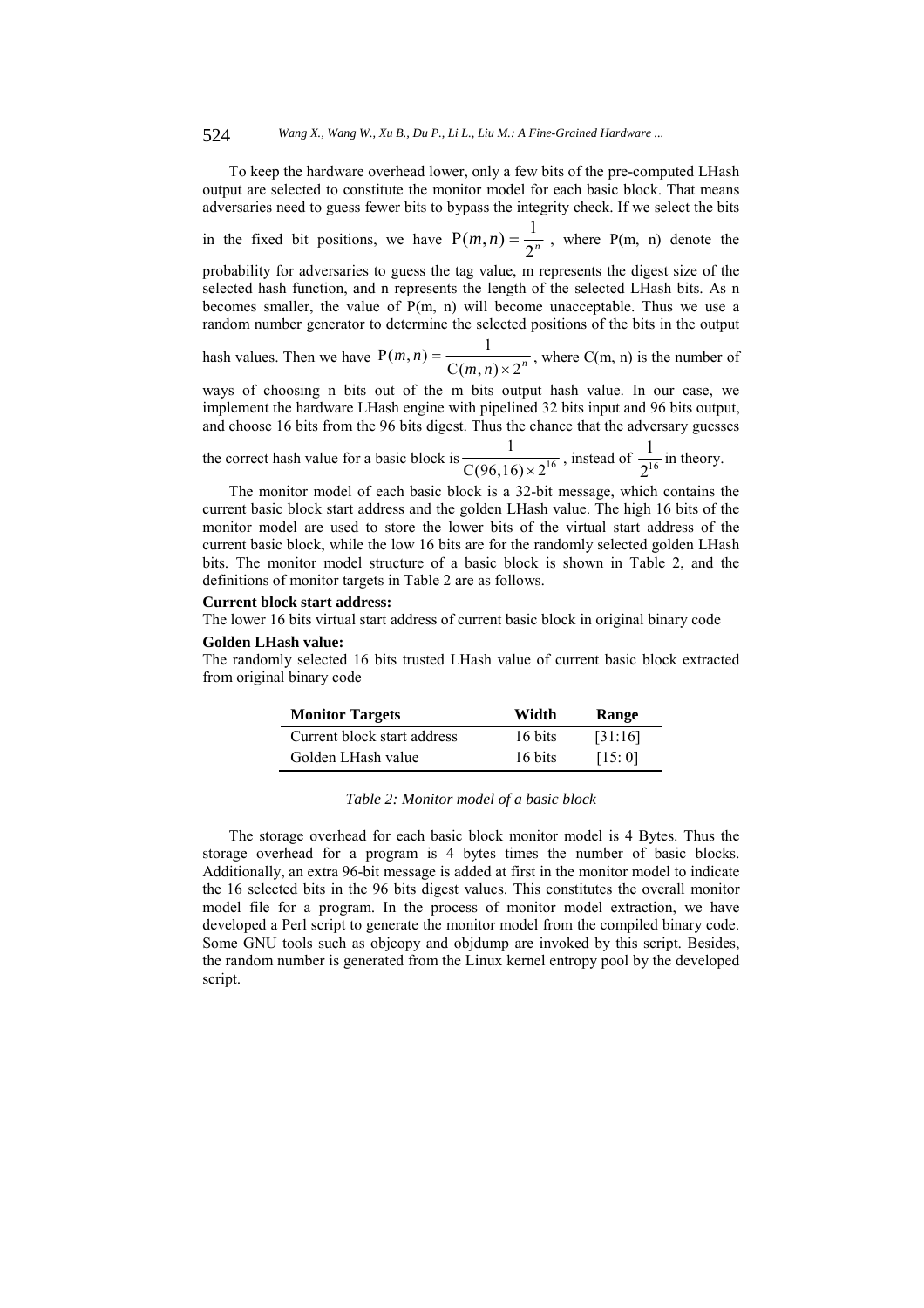| <b>Binary Code</b>          | Code Integrity |           |            | <b>Control Flow</b> |             |                 |     |
|-----------------------------|----------------|-----------|------------|---------------------|-------------|-----------------|-----|
|                             | <b>Address</b> | Opcode    | Store/load | Lhash-16            | Branch/jump | Successive addr |     |
| $\cdots$                    | $\cdots$       | $\cdots$  | $\cdots$   | $\cdots$            |             |                 |     |
| 000021c4 I.movhi r3,0x0     | 000021c4       | movhi     | $\star$    |                     | ٠           |                 | BB1 |
| 000021c8 I.sw -0x4(r1),r9   | 000021c8       | <b>SW</b> | store      |                     |             | 000021f0/       |     |
| 000021cc I.ori r3, r3, 0x0  | 000021cc       | ori       |            | <b>B32F</b>         |             | 000021d8        |     |
| 000021d0 I.sfegi r3,0x0     | 000021d0       | sfeqi     |            |                     |             |                 |     |
| 000021d4 I.bf 000021f0      | 000021d4       | bf        |            |                     | branch      |                 |     |
| 000021d8 I.addi r1,r1,-0x4  | 000021d8       | addi      | $\star$    |                     | ٠           |                 | BB2 |
| 000021dc I.movhi r3,0x2     | 000021dc       | movhi     |            |                     |             |                 |     |
| 000021e0 I.movhi r4,0x3     | 000021e0       | movhi     |            | AF5A                |             | 0000f000        |     |
| 000021e4 I.ori r3,r3,0xd8a0 | 000021e4       | ori       |            |                     |             |                 |     |
| 000021e8 I.jal 0000f000     | 000021e8       | jal       | ٠          |                     | jump        |                 | BB3 |
| 000021ec l.ori r4,r4,0x7ec  | 000021ec       | ori       | $\star$    | 0E07                | $\star$     | 000021f0        |     |
| 000021f0 I.movhi r3,0x2     | 000021f0       | movhi     | $\star$    |                     | ٠           |                 | BB4 |
| 000021f4 I.ori r3,r3,0xf8b4 | 000021f4       | ori       |            |                     |             | 00002228/       |     |
| 000021f8 I.lwz r4,0x0(r3)   | 000021f8       | lwz       | load       | A413                |             | 00002204        |     |
| 000021fc I.sfeqi r4,0x0     | 000021fc       | sfeqi     |            |                     |             |                 |     |
| 00002200<br>I.bf 00002228   | 00002200       | bf        |            |                     | branch      |                 |     |
| $\cdots$                    | $\cdots$       | $\cdots$  | $\cdots$   | $\cdots$            | $\cdots$    | $\cdots$        |     |

*Figure 2: An example of monitor model extraction case for a code segment in the selected OpenECC benchmark* 

Figure 2 illustrates an example of monitor model extraction for a code segment in the OpenECC benchmark. According to the basic block partitioning strategy, branch and jump instructions divide the binary code into three basic blocks: BB1, BB2 and BB3. At the same time, the start address and hash result of each basic block can be acquired. Then the successive addresses of each basic block are extracted and analyzed. If a successive address is the start address of an existing basic block, no extra processing is required. If not, a new basic block is generated. The successive address is set as the start address of the new basic block. The end address of the new basic block is the address of the nearest branch or jump instruction. In this example, one of the BB1's successive addresses is 0x000021f0, which is not the start of a basic block. Thus BB4 and the corresponding basic block features are generated. After several iterations, the monitor model for this code segment will be generated.

#### **3.3 Microarchitecture Details**

The aim of our architecture is to ensure the integrity of the instruction stream. Our architecture monitors the execution of the target program by automatically separating the binary code into basic blocks, and checking related properties to verify whether the program is executed properly and whether the integrity of the codes is corrupted. Before the online running of the software code, a tool written in Perl is utilized to decompile the binary file and separate the codes into basic blocks. Then the software extracts the information on basic blocks, and constructs the monitor model which is going to be downloaded into specified memory.

A basic block is a code fragment in which instructions are executed sequentially without a jump instruction except for the last instruction of the block. For a basic block, the first instruction is the entry of the basic block, and the last instruction of the basic block is the end which will lead the stream to jump or branch to a start of a new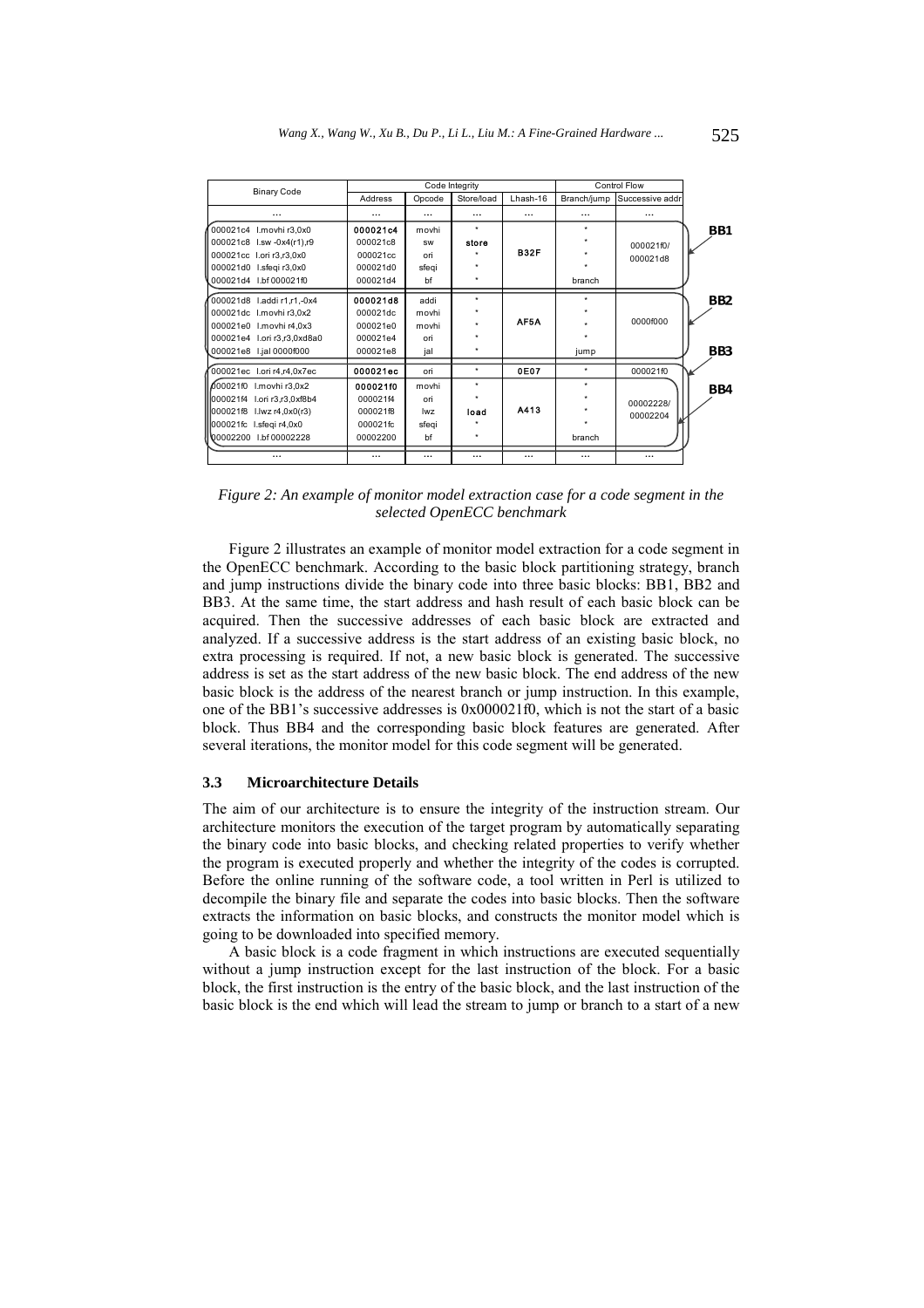basic block. It is possible that basic blocks overlap some other basic blocks, but it will not influence the consumption of memory or the overhead of the system performance. Information of basic blocks is the start address and the offline computed LHash value, both of them are the 16-bit message stored in monitor model memory.



*Figure 3: Details of the proposed microarchitecture* 

Some details of the proposed microarchitecture are shown in Figure 3. In order to be more related to modern industry, an embedded processor with an in-order fivestage pipeline is used here. Our architecture continuously extracts binary instructions and PC addresses from the Instruction Decode stage. Then, the extracted instructions are computed by the LHash module, and the start address of the current basic block is compared with the pre-extracted valid start address in memory of the monitor model. Then the dynamic computed LHash value will be compared to the pre-stored information. The monitor sends a validation status signal after the comparison. An illegal signal will be sent whenever a violation between results computed in the process of execution and those computed in the pre-process is detected. The illegal signal will be used to freeze the processor temporarily until the problem is processed. The integrity of the instruction stream should be checked by verifying instructions one after one theoretically, but because of the restriction on the consumption of memory and instantaneity of the response to the violation, our architecture implements the LHash algorithm to check the integrity of the instruction stream based on basic blocks. In order to further reduce the performance impact of the security enhanced system, ISIC will sample the delayed I-Cache tag signal to bypass the hash match check of the cached and checked basic blocks.

The LHash Algorithm is a lightweight cryptographic algorithm with less overhead on the speed and source consumption. During the absorbing period, the binary instructions extracted from the ID stage will be firstly XORed with part of the internal message one by one. When a jump instruction is detected by the architecture, the current basic block ends, and our architecture will terminate the absorbing period to start a squeezing period. Then the LHash value of the basic block will be calculated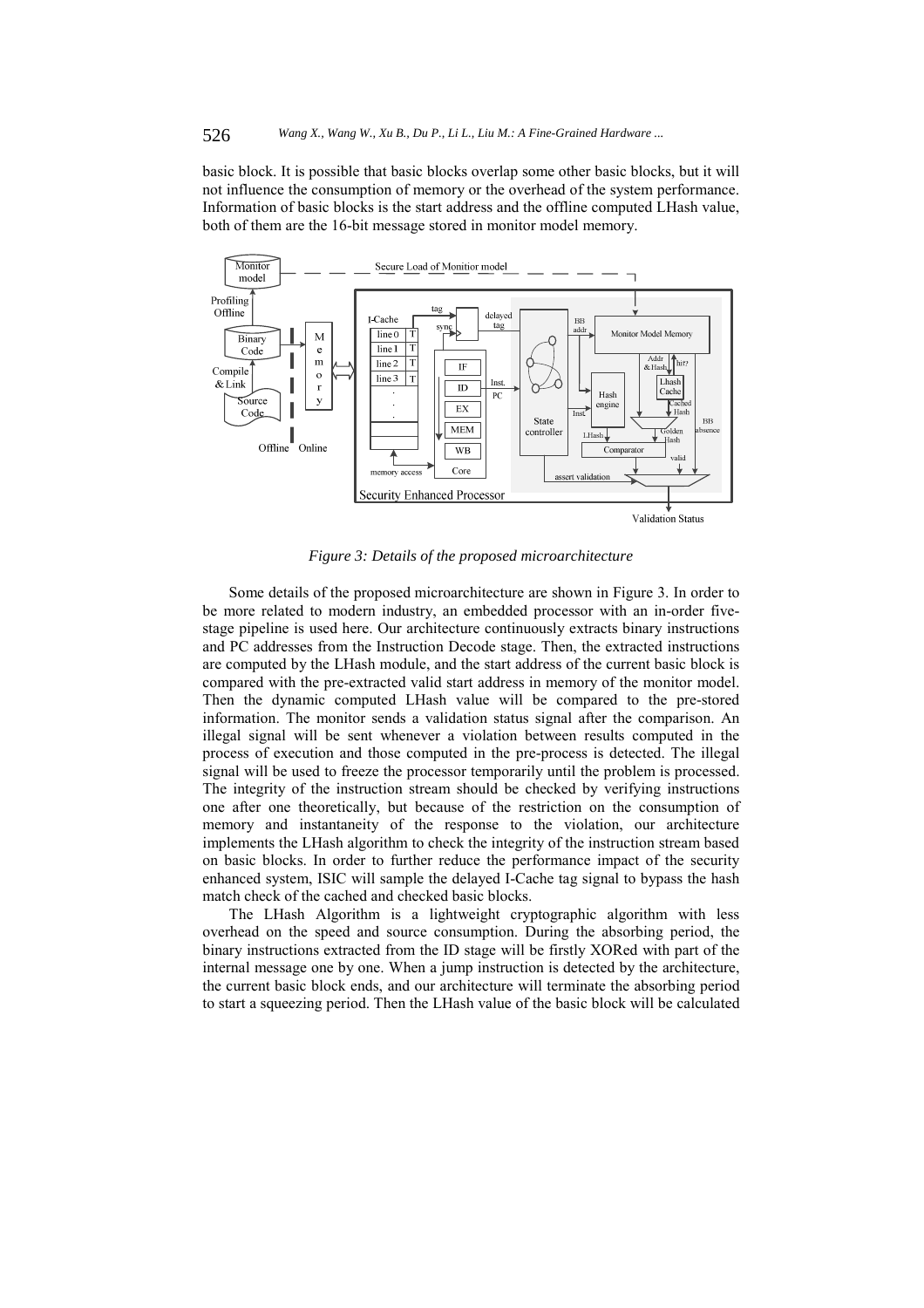and outputted in the squeezing period. In the pre-process, the binary instructions are calculated in the same way as that in the execution. After the value during the execution is executed, the LHash value will be compared with the one from a basic block with a matching start address. If any violation between two LHash values is found, it is considered that the code is attacked and the architecture will send an illegal signal. If there is no difference between such two values, a legitimate signal will be sent, and the processor will run as usual.

For implementation, a primitive message is initialized first, and is used to XOR all forthcoming binary instructions. The primitive message is a binary message padded by a single bit 1 mixed with necessary 0 bits. In the absorbing period of the algorithm, a newly coming instruction will be XORed, and then the message is permuted by a predetermined internal permutation. Such process is executed once whenever a new instruction is extracted from the ID stage. Here only the bits indicating the type of the instruction will be absorbed by the message because runtime operands are unpredictable in the compilation, and are not pre-stored in the specific memory. After a jump instruction is detected and absorbed, the squeezing period begins, and the LHash value of the basic block is calculated from the message.

The search of the current basic block information in the software monitor model also consumes some clock cycles, which may affect the performance of the system. A hardware implementation of the LHash cache is used to optimize the problem. The LHash cache is a ring buffer and is used to suspend few of the latest basic blocks' information. If the basic blocks that have cached information are executed again, they are no longer need to be searched from the software monitor model. When the calculation of the LHash value of the basic block is over, the LHash value will be compared to the pre-stored LHash value of the basic block. A stall signal will be sent when the difference between two values is found as difference here is regarded as the existence of a corruption in the basic block. In this case, the violation indicates at least one instruction of the basic block is corrupted by attacks or electromagnetic radiation. The timing diagram of the worst case in the runtime integrity validation is shown in Figure 4.



*Figure 4: Timing diagram of the worst case in the runtime integrity validation* 

The worst case occurs only when the I-Cache and the LHash cache are both misses for the current basic block. T1 represents the basic block retrieval time from the software monitor model. Once a new basic block is detected, the starting address will be used for the search task. T2 represents the time to complete the dynamic hash calculation since the golden LHash is ready. T3 indicates the time that the dynamic monitor model is compared with the static one and output the validation status. Once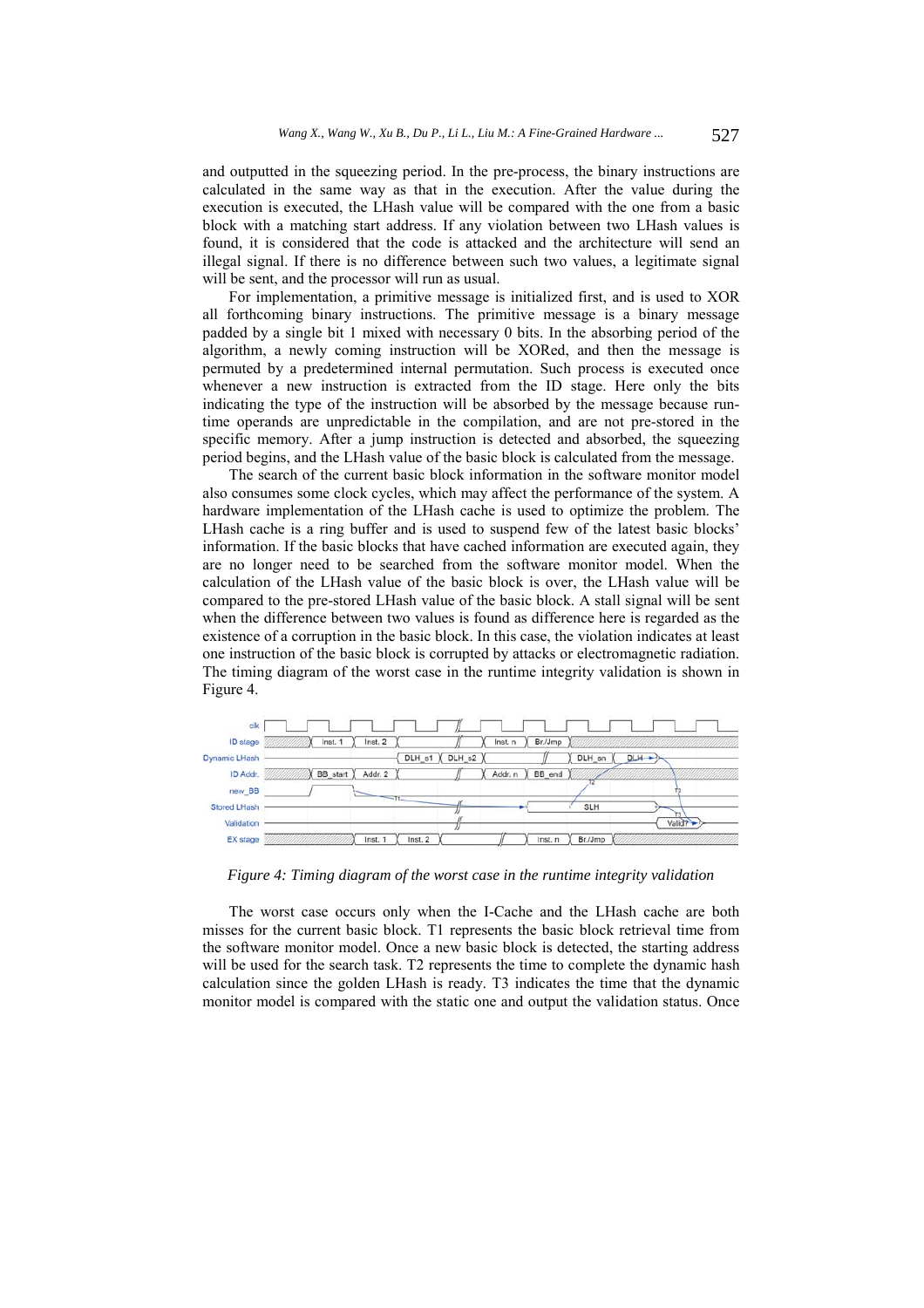the monitor detects a possible violation behavior, it asserts the alert signal to generate a highest-priority interrupt to the processor. Moreover, this signal will trigger an interrupt response, such as terminating the program and switching the processor to a secure mode. The frozen signal is asserted when the monitor loses the pace of processor execution. This signal is treated as the normal state, while all pipeline stages are frozen till the monitor catches up with the processor.

Our architecture runs parallel to the processor when it searches for the corresponding information of the executing block and calculates in the absorbing period of the LHash algorithm. The squeezing period and a simple comparison between executing the information of the LHash value, the end address of the basic block and the start address of the successive basic block is executed after the basic block is over.

#### **3.4 Design Flow**

In this part, we describe the proposed design flow in steps by which the embedded system is enhanced with the security of code runtime integrity. Some code analysis processes have a close relationship with the processor instruction set, and we describe OR1200, one OpenRISC 1000 architecture processor, as an example in the illustration.

The first step of the design flow is to process the compiled binary code and get the basic block details required in the monitor model. At first, a script is designed to ensure whether the format of the program file is correct, and is targeted toward the OR1200 platform. Then a GNU tool or32-elf-objdump is used to disassemble the binary code, and the regular expression is employed to search all jump instructions. The basic block starting and ending addresses can be determined by the details as listed in Table 3. As OR1200 has a delay slot after jump instruction, the process is slightly different. The GNU tool can be used to give the starting address of functions according to the program's symbol table, thus the script will get this kind of basic block starting address indirectly. The interrupt entry address can be also inferred by OR1200 standards. At the same time, the script will get the starting and ending addresses pair of the basic block by sorting them. Then, a software implemented LHash function is referred to calculate the golden LHash value of each basic block. Finally, the script will output the monitor model arranged in a specific format. At the end of the preparation stage, we employ a specified Makefile to complete the compile and monitor model extraction work. Besides, some works such as code selection, compiling, target program analysis and program initiation will be completed at this stage.

| <b>Instructions</b>     | <b>Starting Address</b>                     | <b>Ending Address</b> |
|-------------------------|---------------------------------------------|-----------------------|
| 1.1                     | jump target address                         | next address          |
| 1.bf/1.bnf/l.jal/1.jalr | jump target address and the<br>next address | next address          |
| $1$ . jr                | None                                        | next address          |
| l.rfe                   | None                                        | current address       |

*Table 3: The details to determine the starting and ending addresses*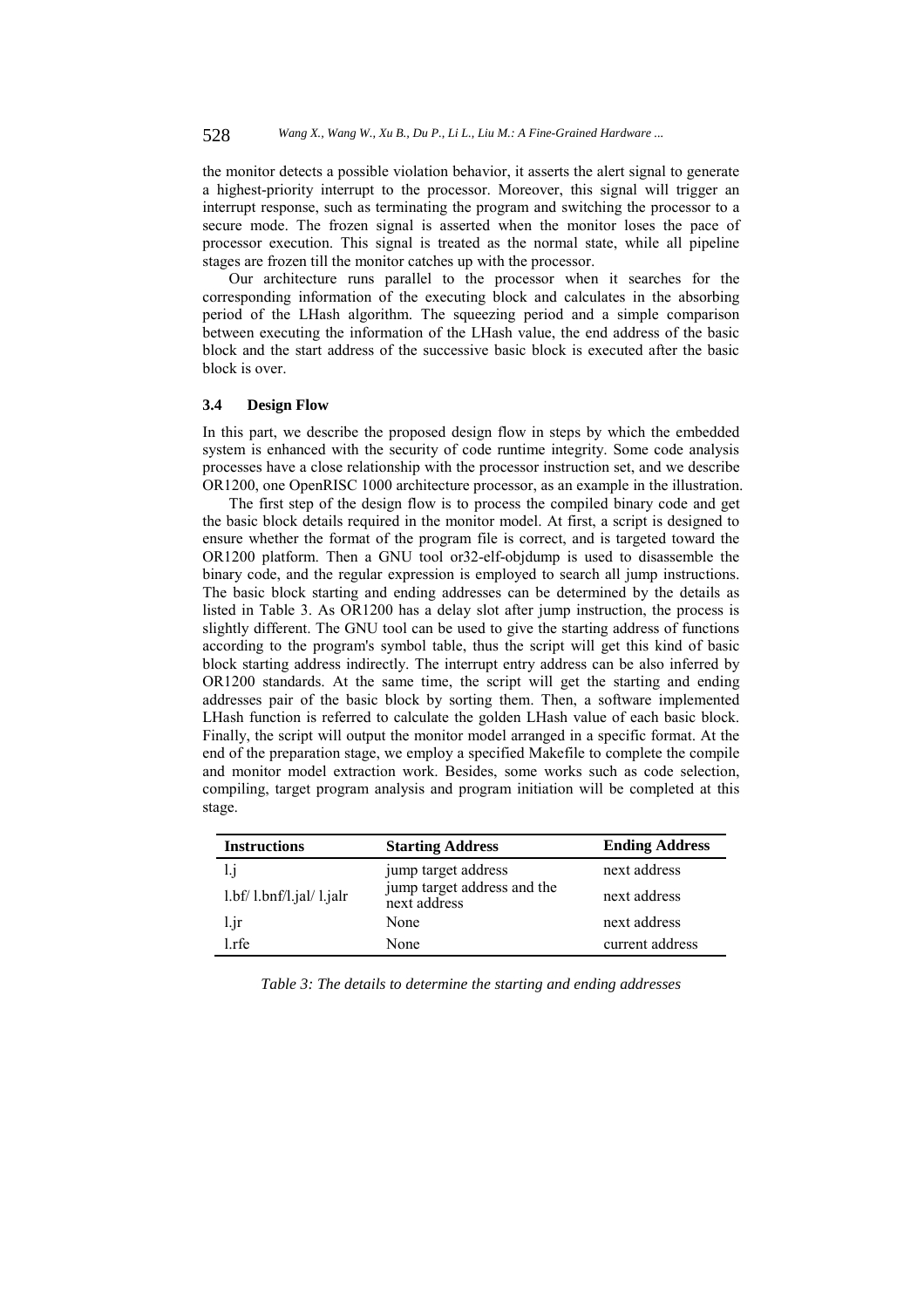Following the first preparation stage, the second stage is the testing. In order to obtain the execution time of the basic block, and to solve the problem of the basic block loss as much as possible, we must first go through a test stage before the formal operation. At this stage, the program will run in the real environment, and the execution time in clock cycles of each basic block will be measured by the security module. The security module will also record the missing basic block. The information obtained in the testing stage will be recorded and used to update the monitor model. Of course, when talking about tests, we will face the test coverage problem. This design does not require full test coverage of basic blocks, because we have both the basic block starting address verification mechanism and code checksum validation mechanism. In any case, higher coverage among basic blocks will mean that the system will be of higher security and accuracy.

At the formal operation stage, the updated monitoring model has been loaded into the specified monitor model memory. In our experiment environment, the monitoring model is placed in the FPGA BRAM, and therefore the proposed ISIC can easily access it. First, the security module will detect the beginning of the program. After beginning, the security module will detect jump instruction. It will treat next instruction after jump as the basic block ending address, and the second instruction after jump as the next basic block starting address. Whenever a new basic block begins and information search is completed, the security module will check the LHash value, and the next basic block starting address. Exception message is recorded if abnormal situation has been met. Finally, when the program ends, the security module will output the exception message.

The design flow of the proposed approach is based on the OR1200 processor. As described before, the proposed hardware based monitoring architecture only traces the executing instruction and its corresponding address signals of the pipeline, and can detect runtime code tampering automatically. This method can work effectively without any requirement of the modification on the compiler or the processor core. The proposed ISIC is a hardware module that is independent of the processor. If the embedded system developers try to transplant the security method into other systems, they only need to adjust off-line static extraction and analysis tools according to the target instruction set. Because different target processor may have different instruction set, and the division strategy of basic block is strictly depend on the jump and branch instruction. Besides, the online hardware hardly needs any modification, except for the automatic recognition of the start and end of the basic blocks related to the instruction set. Thus the proposed hardware security approach for runtime code integrity is of high scalability and can be easily ported to any processor platforms.

## **4 Attacks and Security Analysis**

After construction of the proposed architecture, the efficiency of the architecture is analyzed based on different common threat models. Code injections have always occupied a big proportion of all kinds of attacks. With the development of the technology, buffer overflow attacks based on stack smashing and advanced attacks such as code reused attacks flourish today. In this section, defenses against some common attacks are presented by analysing attack scenarios.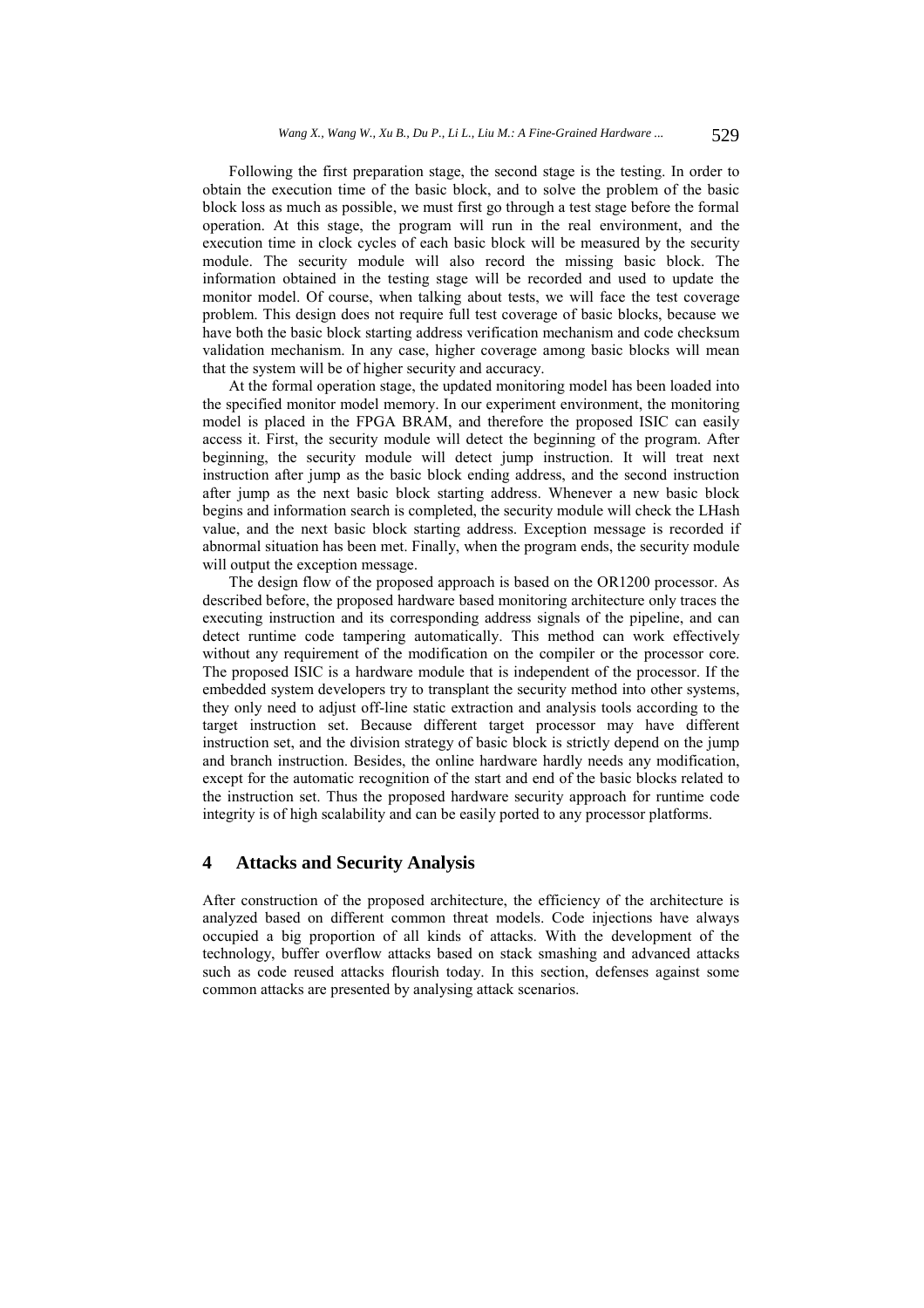There are only a few sets of signals between the proposed security module and the processor. In our work, the security boundary is the embedded processor chip, thus any direct attacks on the security enhanced processor, such as changing the internal state or tampering monitor models are considered impossible. But this also causes the problem that the monitor model cannot be modified directly by the developer. This is acceptable for the security consideration of the embedded system. If the monitor model needs to be updated, we need to add a set of direct connections from the security module to the outside through a credible process. Security of the credible load of the monitor model is not concerned with this work.

Attacks tampering branch and jump instructions can be categorized as either starting address absence violation or hash mismatch violation. If the operation code of the processor is tampered to become a different type of instruction, it will be identified as an address absence violation. And the corresponding basic block golden hash value cannot be derived from the monitor model successfully. The end position of the current basic block will not be correctly identified, which causes the instructions within the basic block to be considered to be much more, resulting in the hash validation failure.

The code injection attack is one of the most common attacks. The adversaries inject the code into executable codes and change the original intent of the basic block into the malicious one. When any code is injected into executable codes, at least the LHash value of one of the basic blocks must be changed. It is computationally infeasible for LHash value collision attacks when the number of instructions is not the same. Although some adversaries can modify a block of instructions within a basic block to fulfil the match of the cryptographic hash and the relative address, they may induce the illegal instructions cannot be executed by the processor or invalid access addresses outside the space bounds. When the LHash value is calculated and compared in the implementation, the difference between the corrupted basic block's new LHash value and the pre-stored LHash value can be found. Then the attack can be detected, and the CPU will be frozen by receiving a stall signal, and thereby the proposed architecture can detect code injection attacks.

Stack-based, Heap-based buffer overflows, dangling pointer references, format strings vulnerabilities are normal overflow attacks. The purpose of this kind of attacks is to run the injected code not originate from the source program. Generally, the injected code has been placed in stack or head, which is not in the executable range defined by the security module. The security module can detect this kind of attacks successfully. Return-to-libc, heap-spraying, non-control data attacks are advanced overflow attacks. The security module can only defense heap-spraying attacks, because its purpose is also to run the injected code. Return-to-libc and non-control data attacks have never injected code or tampered code. Therefore, the security module will often fail to protect the program.

As mentioned above, most code tampering will fail. However, there are still three situations requiring more consideration. a) The security enhanced processor cannot detect the tampering immediately. This is because the basic blocks are the checking unit of the monitor model, so as long as the program runs to the ending address of the basic block it should detect the attack. Even if the jump or branch instruction has tampered, the regular work of the security module will not be affected until the new end of the basic block is detected. b) In the case of the loss of the basic block, the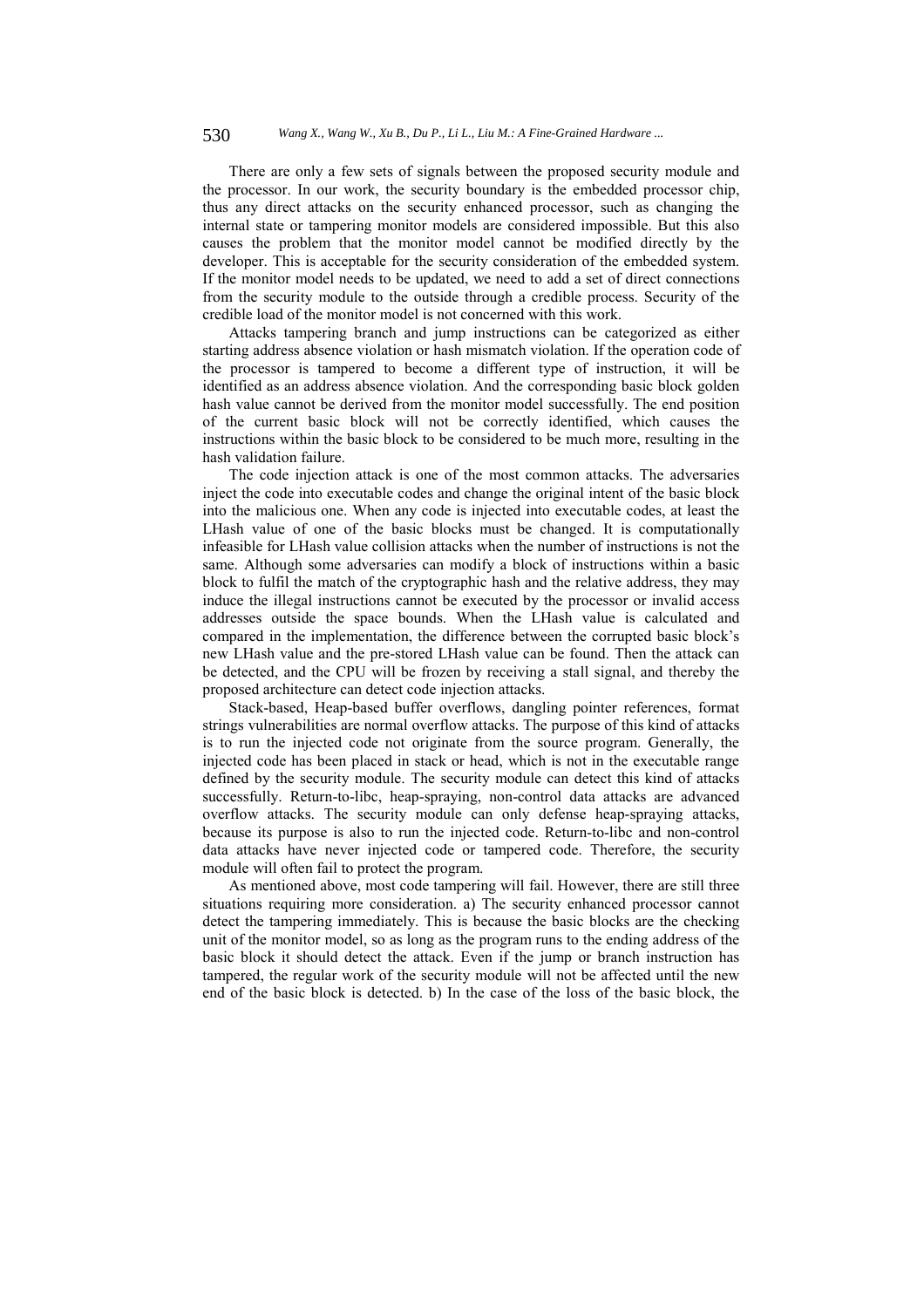proposed ISIC cannot derive the monitor model of the current basic block continuously. Because of lack of protection of strong code checksum value, the attack may be successful. If we want to prevent such attacks completely, we should make sure that all basic blocks have been detected during the preparation and the testing stages. Besides, we also need to set out the security policy to treat the loss of the basic block as an abnormal situation. c) Collision attacks of LHash values suffer from algorithm collision attacks. This attack will succeed if the attacker replaces a code of the basic block, and it is guaranteed that the checksum value did not change. This is very difficult to implement in the process of protecting the processor instructions. The attacker must ensure that the input message sequences are legal instructions that can be executed by the processor, while the attacker has a collision attack. Although we only have 16 bits for the LHash algorithm, it is reasonable to believe that it is not likely to be compromised considering the limited number of instructions and meaningful instruction combinations. Some advanced hash algorithm will have a lower success rate of collision attacks. However, if high security is needed, it can be upgraded to a 32-bit or higher checksum algorithm or advanced algorithms like SHA and MD5, although this will cause performance loss and on-chip memory resource consumption.

# **5 Experiment Results**

In terms of platform building, the OR1200 processor which is a 32-bit scalar RISC with a Harvard micro architecture is used in this work. The OR1200 soft core is configured with 4KB Instruction Cache and 4KB Data Cache. The frequency of the core is @100 MHZ. Then the SoC with the proposed architecture is implemented on the Xilinx Virtex 5 FPGA platform. The configuration of the system on chip is listed in Table 4. The FPGA resource used for the proposed instruction stream integrity checker is shown in Table 5.

| <b>Content</b> | <b>Details</b>                |
|----------------|-------------------------------|
| <b>CPU</b>     | OR1200 (svn rev 853)          |
|                | $@100$ MHz with 4K I/D-\$     |
| $S_0C$         | based on ORPSOC <sub>v2</sub> |
| <b>ISIC</b>    | 16 BB LHash Cache             |
| FPGA board     | Digilent Genesys XC5VLX50T    |

*Table 4: The configuration of the system on chip*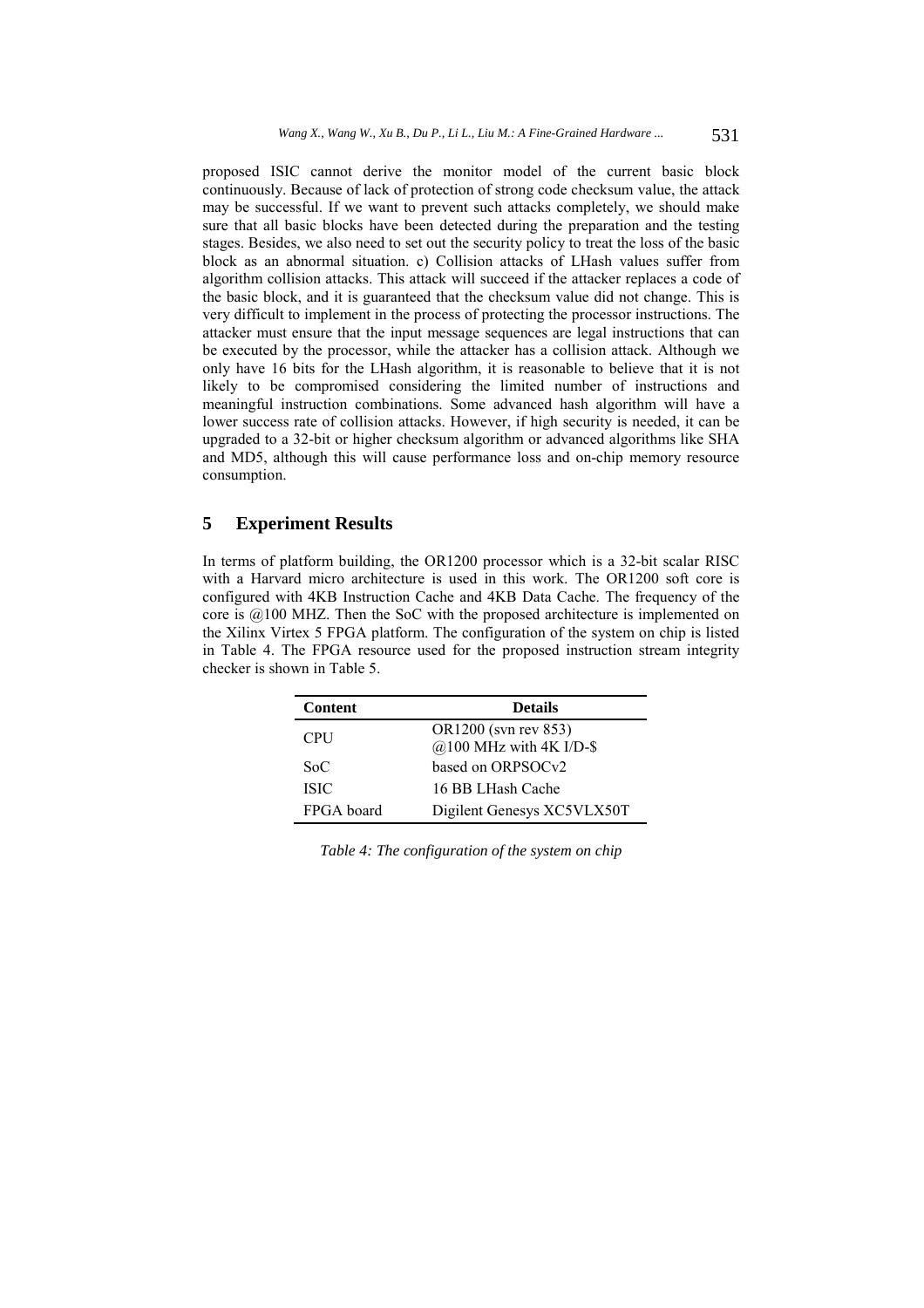| <b>Slice Logic Utilization</b>   | <b>Used</b>    | Available |
|----------------------------------|----------------|-----------|
| Slice Registers                  | 421            | 28,800    |
| Slice LUTs                       | 1,428          | 28,800    |
| occupied Slices                  | 469            | 7,200     |
| LUT Flip Flop pairs used         | 854            |           |
| bonded IOBs                      | 127            | 480       |
| <b>BlockRAM/FIFO</b>             | 48             | 60        |
| <b>BUFG/BUFGCTRLs</b>            | $\mathfrak{D}$ | 32        |
| Average Fanout of Non-Clock Nets | 4 21           |           |

| <b>Benchmarks</b> | <b>Total</b><br><b>Instructions</b> | Jump $\&$<br><b>Branch</b> | <b>Total</b><br><b>BB</b> | <b>Memory</b><br>Size(KB) |
|-------------------|-------------------------------------|----------------------------|---------------------------|---------------------------|
| <b>AES</b>        | 22170                               | 2926                       | 3535                      | 13.81                     |
| openECC           | 56313                               | 5439                       | 6734                      | 26.30                     |
| quicksort         | 6707                                | 854                        | 1018                      | 3.98                      |
| bitcount          | 19684                               | 2760                       | 3344                      | 13.06                     |
| <b>blowfish</b>   | 19128                               | 2685                       | 3247                      | 12.68                     |
| patricia          | 23130                               | 3288                       | 3853                      | 15.05                     |
| SHA1              | 20455                               | 2822                       | 3400                      | 13.28                     |
| <b>FFT</b>        | 13506                               | 1818                       | 2143                      | 8.37                      |
| CRC <sub>16</sub> | 18941                               | 2672                       | 3231                      | 12.62                     |
| <b>basicmath</b>  | 26515                               | 3667                       | 4327                      | 16.90                     |
| average           |                                     |                            | 3483                      | 13.61                     |

*Table 5: FPGA resource used for the proposed ISIC* 

*Table 6: Basic blocks and storage information of the selected benchmarks* 

To evaluate the performance and area overhead of the proposed architecture, we select various scales of benchmarks from Mibench suite to generate realistic workloads. The basic block information, including the total instructions numbers, jump and branch numbers, total basic block numbers, and average instruction numbers in each basic block, of the selected benchmarks is listed in Table 6. OpenECC has the largest number of basic blocks, and the on chip storage requirement is 26.30KB. The fifth column is the memory space used for the on chip monitor model. This is generally accepted for runtime security monitor.

The proposed architecture monitors the validation of the program at runtime, so that any modification committed from installation to execution can be checked. The dynamic monitoring signal is directly derived from the decode stage of the pipeline, and any invalid execution resulting from the previous attacks can be detected. Our architecture runs parallel with the processor, so that the overhead is affordable most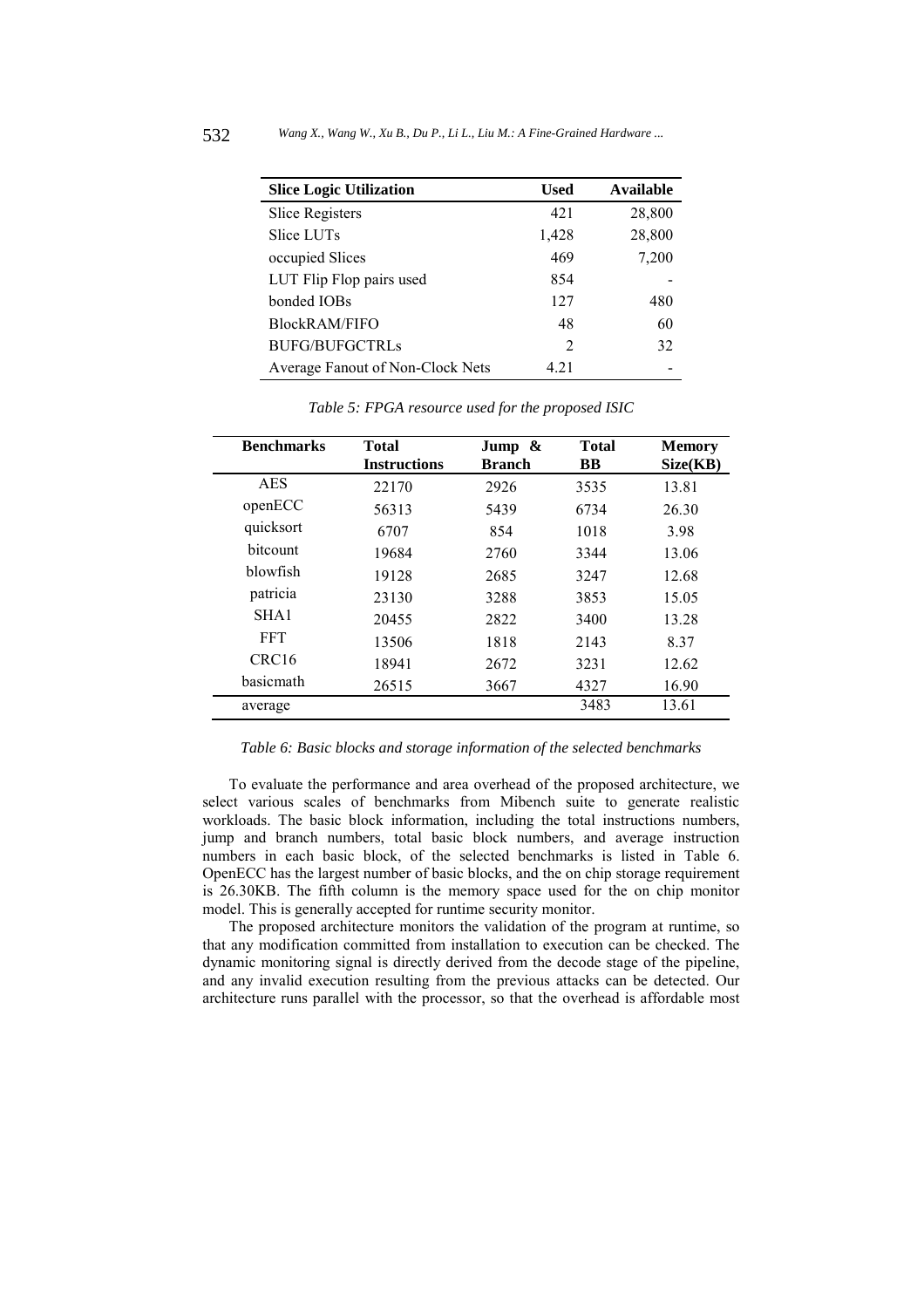

of the time. The selected benchmarks used in this experiment and the performance overhead are shown in Figure 5.

*Figure 5: The performance overhead of the core and ISIC* 

The total performance overhead across the selected benchmarks is 2.50%, ranging from 0.04% (quilksort) to 3.45% (OpenECC). It is obvious that the overhead of OpenECC and basicmath is more than others. That is because the numbers of basic blocks in OpenECC and basicmath are much more than those of others, as can be seen from Table 6. As the number of basic blocks increases, the overall overhead of the proposed ISIC shows an upward trend. On the one hand, the large number of basic blocks increases the time spent in monitoring model retrieval. On the other hand, the program with more basic blocks has more irregular jumps and leads to a decrease in instruction cache and hash cache hit ratio. Besides, some complicated math programs can also lead to a decrease in monitoring performance. For the program like quicksort, bitcount, blowfish and CRC, the algorithm implementation process of these programs needs to conduct a lot of repetitive computing operations, and thus the ISIC performance overhead of these programs is low. In [Rogers and Milenkovic, 2009], the authors implement their work in Sim-Panalyzer ARM Simulator. The performance overhead in CBC-MAC CICM WtV mode, which is one of the most similar patterns of our work, is 43.2%, ranging from 0.17% to 93.8%, with the parameter of 4KB I-\$. In [Arora et al., 2006], the authors evaluated the performance impact using the SimpleScalar 3.0/PISA architectural simulation tools, and the processor model is ARM920T with 16KB L1 I-\$. In their work, the worst case performance overhead is 4.94%. Compared with these two works, our approach has smaller performance losses or lower hardware requirements.

A limitation of our approach is that only after a basic block is complete, can our architecture check the integrity of the instruction stream. Therefore, when malicious codes are injected or instructions are tampered, the processor has to execute the basic block at least one time because verification of the LHash value is executed at the end of basic blocks. A shadow register mechanism is a solution for this limitation in our architecture. When a basic block is being executed, results of instructions which do not update the memory will be stored in a shadow register file. Instructions for updating the memory will be stored in a specific store buffer until the LHash value is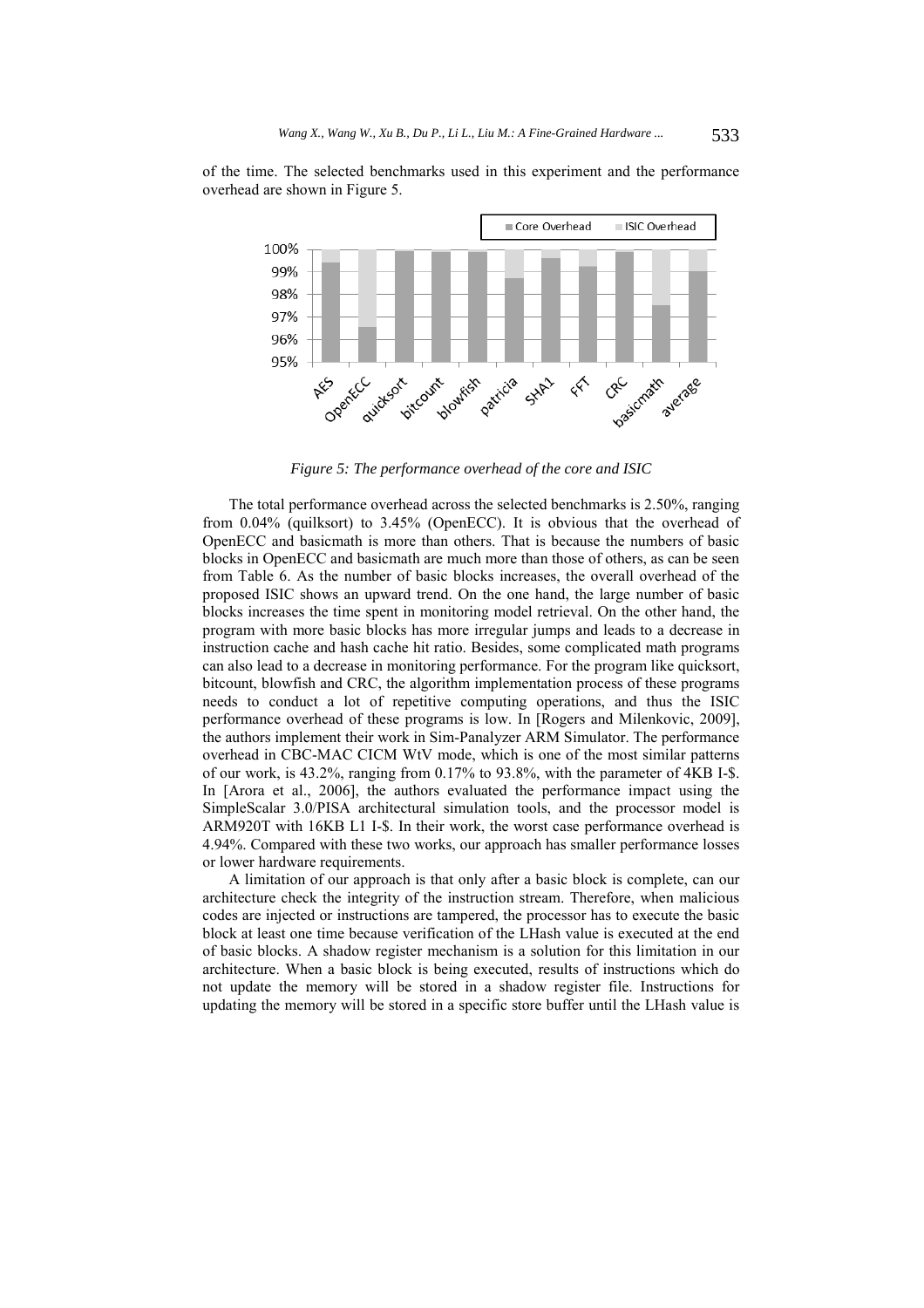checked by our architecture. After the validation of the LHash value of the basic block, the values of the shadow register file will be used to update the registers, and the data in the buffer will be sent to the external memory sequentially.

# **6 Conclusions**

This paper proposes a fine-grained hardware based approach for runtime code integrity in embedded systems. The approach can perform validation of program runtime integrity by offline profiling of program features and runtime integrity check. At offline profiling stage, the binary code is divided into basic blocks, and the security features such as starting address and LHash based checksum are extracted. This security sensitive information will be load to the specified monitor model ram at the program load time. Then, an instruction stream integrity checker is designed for rapid dynamic integrity check and any invalid execution of the program will be detected to trigger the corresponding exception signals.

To evaluate the performance overhead of the proposed approach, we implement a SoC with ISIC architecture in Xilinx XC5VLX50T FPGA as a prototype system, which can provide low area and power overhead, and high performance of verification. We use various scales of benchmarks from the MiBench suite to generate realistic workloads for the processor. The implementation shows that the ISIC can detect all attacks on instruction stream integrity. The processor performance overhead induced by the security mechanism of the ISIC is less than 3.45%, and is less than 1% at most of the time, according to the selected benchmarks. Besides, the prototype system also has advantages of low power consumption and marginal area footprint. The proposed hardware based monitoring architecture only traces the executing instruction and its corresponding address signals of the pipeline, with less intrusion to the existing embedded processor architectures, and can be easily ported to any processor platforms.

#### **Acknowledgements**

This research is supported by the Key Project of National Science Foundation of China (Grant No. 61232009), the National Science Foundation of China (Grant No. 60973106, and No. 81571142), National High-tech R&D Project of China (863 Grant No. 2011AA010404).

#### **References**

[Abadi et al., 2005] Abadi, M., Budiu, M., Erlingsson, U. and Ligatti, J.: "Control-flow integrity"; Proc. CCS (2005), 340–353.

[Ahn et al., 2014] Ahn, Y., Lee, Y., Choi, J., Lee, G., Ahn, D.: "Monitoring translation lookahead buffers to detect code injection attacks". Computer, 47, 7 (2014), 66-72.

[Andriesse et al., 2015] Andriesse, D., Bos, H. and Slowinsha, A.: "Parallax: Implicit code integrity verification using return-oriented programming"; Proc. 45th IEEE/IFIP Int. Conf. on Dependable System and Networks (2015), 125-135.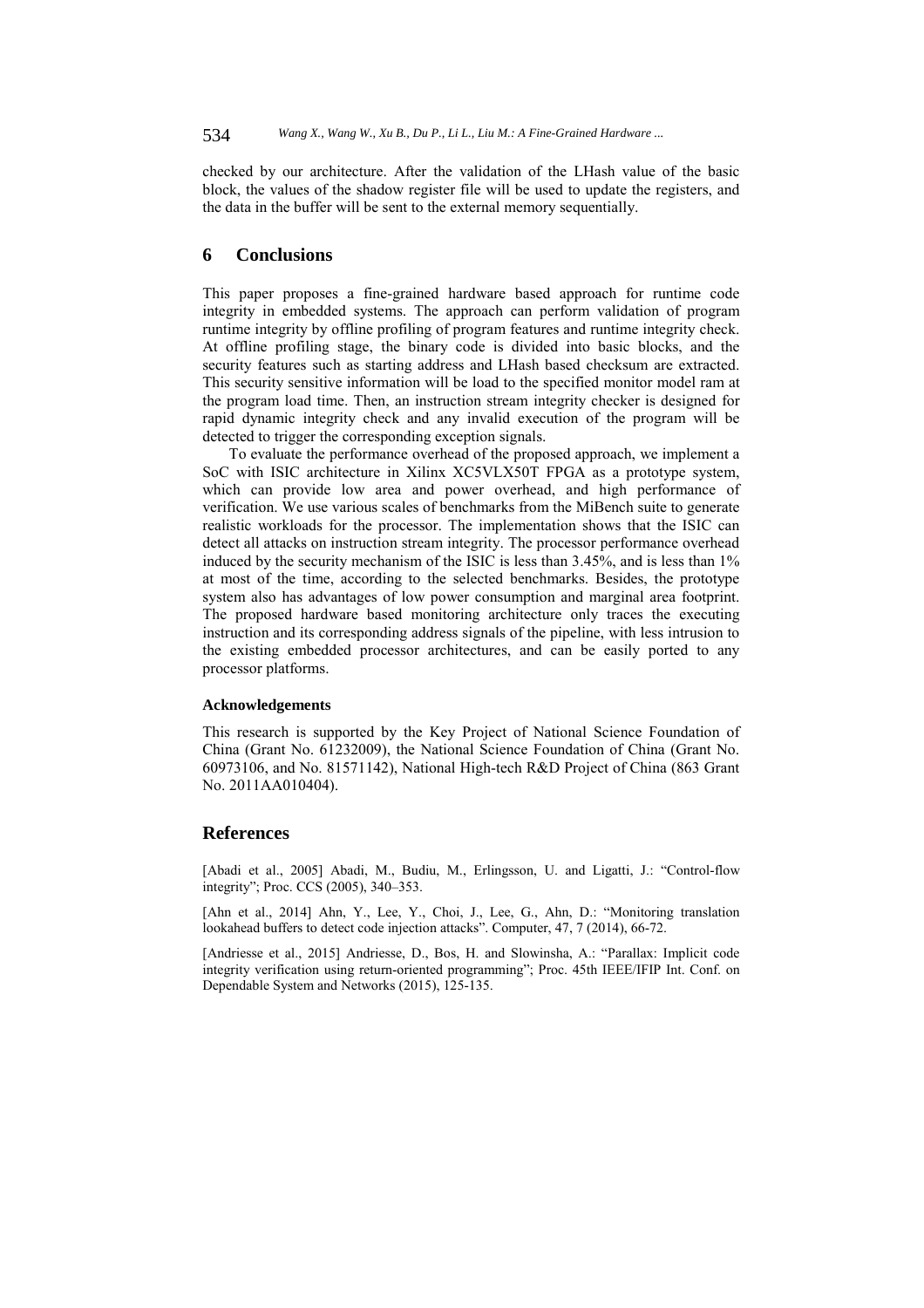[Arora et al., 2006] Arora, D., Ravi, S., Raghunathan, A. and Jha N.K.: "Hardware-assisted run-time monitoring for secure program execution on embedded processors"; IEEE Transactions on Very Large Scale Integration (VLSI) Systems, 14,12 (2006), 1295-1308.

[Bletsch et al., 2011] Bletsch, T., Jiang, X., Freeh, V. W. and Liang Z.: "Jump-oriented programming: A new class of code-reuse attack," Proc. ASIACCS (2011), 30–40.

[Bogdanov et al., 2013] Bogdanov, A., Knezevic, M., Leander, G., Toz, D., Varici, K. andVerbauwhede, I.: "SPONGENT: The design space of lightweight cryptographic hashing", IEEE Transactions on Computers, 62, 10(2013), 2041-2053.

[Das et al., 2016] Das, S., Zhang, W. and Liu, Y.: "A fine-grained control flow integrity apporach against runtime memory attacks for embedded systems". IEEE Transactions on Very Large Scale Integration (VLSI) Systems, 24, 11 (2016), 3193-3207.

[Davi et al., 2014] Davi, L., Koeberl, P. and Sadeghi, A.-R.: "Hardware-assisted fine-grained control-flow integrity: Towards efficient protection of embedded systems against software exploitation". Proc. DAC (2014), 1–6.

[Dor et al., 2003] Dor, N., Rodeh, M. and Sagiv, M.: "CSSV: Towards a realistic tool for statically detecting all buffer overflows in C"; Proc. ACM SIGPLAN Conf. Program Programming Language design and Implementation (2003), 97-106.

[Fiskiran and Lee, 2004] Fiskiran, A. and Lee, R.: "Runtime execution monitoring (REM) to detect and prevent malicious code execution"; Proc. IEEE Int. Conf. Computer Design (2004), 452–457.

[Guo et al., 2011] Guo, J., Peyrin T. and Poschmann, A.: "The PHOTON family of lightweight hash functions", Advances in Cryptology, LNCS 6841 (2011), 222-239.

[Guthaus et al., 2001] Guthaus, M.R., Ringenberg, J.S., Ernst, D., Austin, T.M., Mudge, T. and rt al.: "MiBench: A free, commercially representative embedded benchmark suite"; Proc. IEEE Int. Workshop on Workload Charactertization (2001), 3-14.

[Kanuparthi et al., 2012(a)] Kanuparthi, A., et.al, "A High-Performance, Low-Overhead Microarchitecture for Secure Program Execution,"; Proc. on IEEE Intl. Conf. on Computer Design, , IEEE (2012), 102–107.

[Kanuparthi et al., 2012(b)] Kanuparthi, A. K., Zahran, M. and Karri, R.: "Architecture support for dynamic integrity checking"; IEEE Transactions on information forensics and security, 7 (2012), 321-332.

[Kirovski et al., 2002] Kirovski, D., Drinić, M. and Potkonjak, M.: "Enabling trusted software integrity"; Proc. 10th Int. Conf. Architectural Support for Programming Languages and Operating Systems (2002), 108–120.

[Li et al., 2016] Li, D., Zhan, X., Tong, Q., Zou X. and Liu, Z.: "The design and implementation of embedded security CPU based on multi-strategy"; Chinese Journal of Electronics, 25, 5(2016), 801-806.

[Lie et al., 2000] Lie, D., Thekkath, C., Mitchell, M., Lincoln, P., Boneh, D., Mitchell, J. and Horowitz, M.: "Architecturual support for copy and tamper resistant software"; Proc. 9th Int. Conf. Architectural Support for Programming Languages and Operating Systems (2000), 168– 177.

[Mao and Wolf, 2010] Mao, S. and Wolf, T.: "Hardware support for secure processing in embedded systems", IEEE Transactions on Computers, 59, 6 (2010), 847-854.